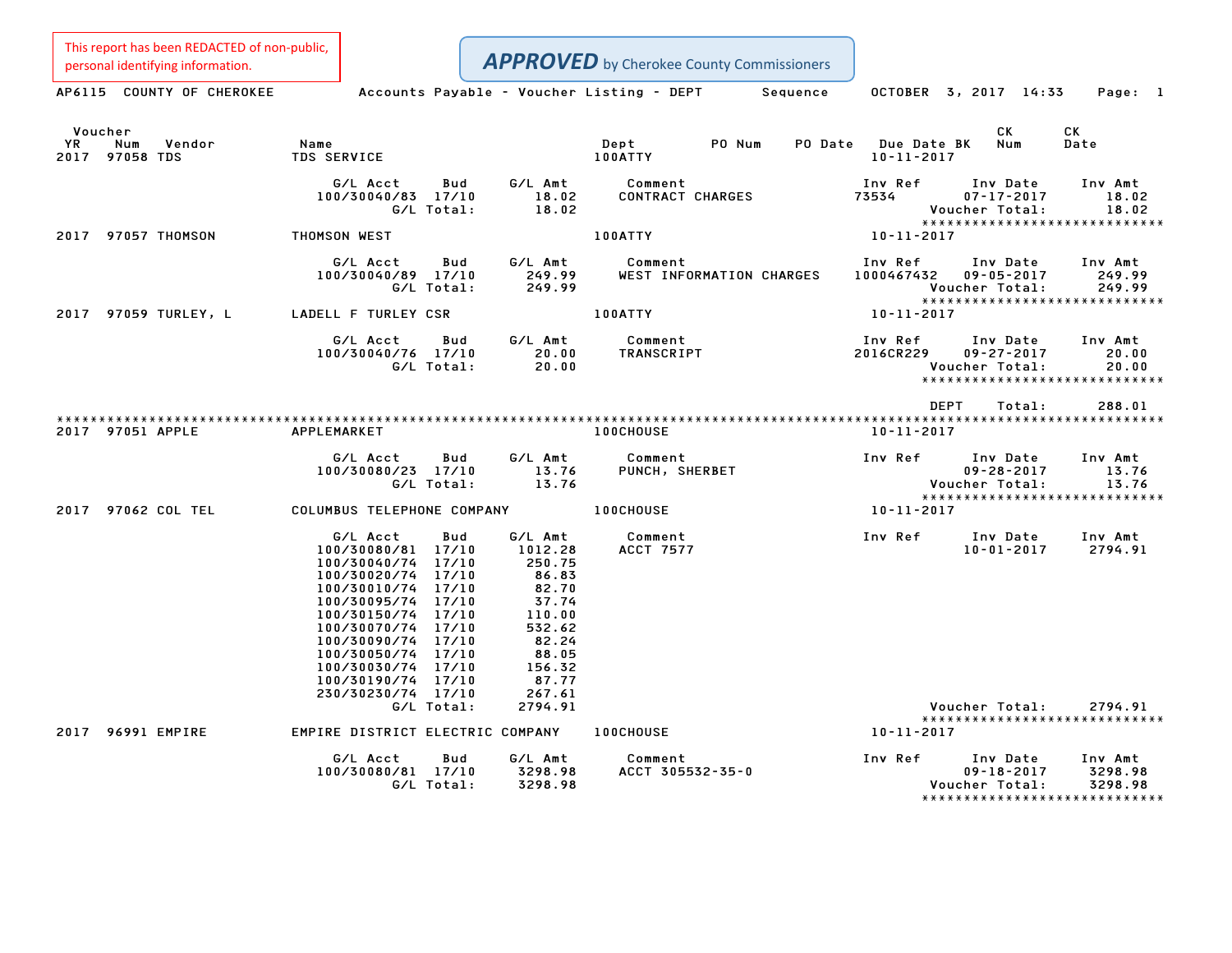|                      |     | AP6115 COUNTY OF CHEROKEE |                                                                           |                   |                             | Accounts Payable – Voucher Listing – DEPT         Sequence       OCTOBER  3, 2017  14:33 |                                   |                                                                                                               | Page: 2                     |
|----------------------|-----|---------------------------|---------------------------------------------------------------------------|-------------------|-----------------------------|------------------------------------------------------------------------------------------|-----------------------------------|---------------------------------------------------------------------------------------------------------------|-----------------------------|
| Voucher<br><b>YR</b> | Num | Vendor                    | Name<br>2017 96992 KS DEPT OF REVE KANSAS DEPARTMENT OF REVENUE 100CHOUSE |                   |                             | Dept PO Num                                                                              | PO Date Due Date BK<br>10-11-2017 | CK.<br>Num                                                                                                    | CK<br>Date                  |
|                      |     |                           | G/L Acct<br>100/30080/73 17/10                                            | Bud               | G/L Amt<br>128.40           | Comment<br>MILEAGE/DRIVERS LICENSE<br><b>BAXTER SPRINGS</b><br>AUGUST 2017               | $2018 - 3$                        | Inv Ref Inv Date<br>$09 - 19 - 2017$                                                                          | Inv Amt<br>128.40           |
|                      |     |                           |                                                                           | G/L Total:        | 128.40                      |                                                                                          |                                   | Voucher Total:                                                                                                | 128.40                      |
|                      |     | 2017 97038 LIGHT BULBS    | LIGHT BULBS & BATTERIES                                                   |                   |                             | 100CHOUSE                                                                                | $10 - 11 - 2017$                  | *****************************                                                                                 |                             |
|                      |     |                           | G/L Acct<br>100/30080/80 17/10                                            | Bud<br>G/L Total: | 525.00<br>525.00            | G/L Amt Comment<br><b>LED BULBS</b>                                                      |                                   | Inv Ref Inv Date<br>3344 08-28-2017<br>Voucher Total:<br>*****************************                        | Inv Amt<br>525.00<br>525.00 |
| 2017 97087 MARYS     |     |                           | MARY'S KITCHEN                                                            |                   |                             | <b>100CHOUSE</b>                                                                         | 10-11-2017                        |                                                                                                               |                             |
|                      |     |                           | G/L Acct<br>100/30080/23 17/10                                            | Bud<br>G/L Total: | G/L Amt<br>42.00<br>42.00   | Comment<br>COOKIES/JUANITA HODGSON                                                       |                                   | Inv Ref Inv Date Inv Amt<br>uiv Date<br>10-02-2017<br>- Voucher Total                                         | 42.00<br>42.00              |
|                      |     | 2017 97080 MAXTON, K      | KENNETH E MAXTON                                                          |                   |                             | <b>100CHOUSE</b>                                                                         | 10-11-2017                        |                                                                                                               |                             |
|                      |     |                           | G/L Acct<br>100/30080/89 17/10                                            | Bud<br>G/L Total: | G/L Amt<br>400.00<br>400.00 | Comment<br>CORONER BILLING                                                               |                                   | Inv Ref Inv Date<br>10-02-2017<br>Voucher Total:<br>******************************                            | Inv Amt<br>400.00<br>400.00 |
|                      |     | 2017 97040 MENSE          | MENSE CPA FIRM, LLC                                                       |                   |                             | <b>100CHOUSE</b>                                                                         | 10-11-2017                        |                                                                                                               |                             |
|                      |     |                           | G/L Acct<br>100/30080/89 17/10                                            | Bud<br>G/L Total: | 16050.00<br>16050.00        | G/L Amt Comment<br>AUDIT/FINANCIAL STATEMENTS 2124                                       |                                   | Inv Ref Inv Date Inv Amt<br>09-25-2017 16050.00<br>Voucher Total:                                             | 16050.00                    |
|                      |     | 2017 96993 SEWARD ELEC    | SEWARD ELECTRIC                                                           |                   |                             | <b>100CHOUSE</b>                                                                         | 10-11-2017                        | *****************************                                                                                 |                             |
|                      |     |                           | G/L Acct<br>100/30080/80 17/10                                            | Bud               | G/L Amt<br>435.00           | Comment                                                                                  |                                   | Inv Ref Inv Date<br>LABOR/MATERIALS FOUNTAIN 12397 08-25-2017<br>LABOR/KNOCKNER MOELLER THER 12445 09-20-2017 | Inv Amt<br>215.32<br>219.68 |
|                      |     |                           |                                                                           | G/L Total:        | 435.00                      |                                                                                          |                                   | Voucher Total:<br>*****************************                                                               | 435.00                      |
|                      |     | 2017 96994 TOUCHTON       | TOUCHTON ELECTRIC INC                                                     |                   |                             | <b>100CHOUSE</b>                                                                         | 10-11-2017                        |                                                                                                               |                             |
|                      |     |                           | G/L Acct<br>100/30080/80 17/10                                            | Bud               | G/L Amt<br>34.00            | Comment<br>ALARM 10/1/17 – 10/31/17<br>CHEROKEE COUNTY                                   | 22987                             | Inv Ref Inv Date Inv Amt<br>09-15-2017                                                                        | 34.00                       |
|                      |     |                           |                                                                           | G/L Total:        | 34.00                       |                                                                                          |                                   | Voucher Total:                                                                                                | 34.00                       |
|                      |     |                           | 2017 97048 TRUE VALUE COL TRUE VALUE COLUMBUS                             |                   |                             | <b>100CHOUSE</b>                                                                         | 10-11-2017                        | *****************************                                                                                 |                             |
|                      |     |                           | G/L Acct<br>100/30080/29 17/10                                            | Bud<br>G/L Total: | G/L Amt<br>14.38<br>14.38   | Comment<br>GAS CAN, ENG OIL                                                              | Inv Ref<br>A325685                | Inv Date<br>$09 - 29 - 2017$<br>Voucher Total:<br>******************************                              | Inv Amt<br>14.38<br>14.38   |
|                      |     |                           |                                                                           |                   |                             |                                                                                          |                                   | <b>DEPT</b><br>Total:                                                                                         | 23736.43                    |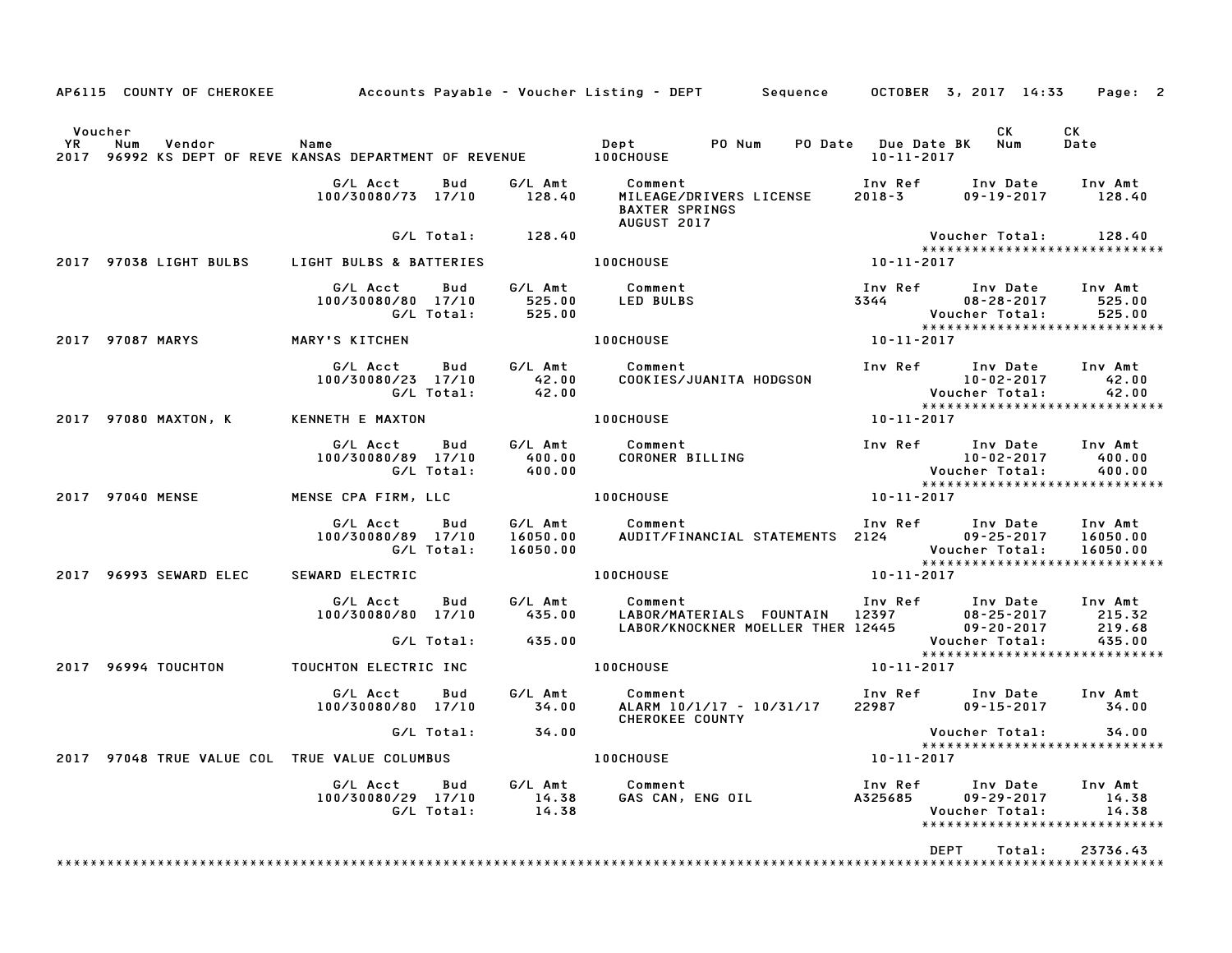|                       |     | AP6115 COUNTY OF CHEROKEE |                                                  |                   |                             | Accounts Payable – Voucher Listing – DEPT         Sequence |                                                                                          |         |                                        | OCTOBER 3, 2017 14:33                            | Page: 3                                                       |
|-----------------------|-----|---------------------------|--------------------------------------------------|-------------------|-----------------------------|------------------------------------------------------------|------------------------------------------------------------------------------------------|---------|----------------------------------------|--------------------------------------------------|---------------------------------------------------------------|
| Voucher<br>YR<br>2017 | Num | Vendor                    | Name<br>97049 GALENA SENTINEL THE SENTINEL-TIMES |                   |                             | Dept<br>100COMM                                            | PO Num                                                                                   | PO Date | <b>Due Date BK</b><br>$10 - 11 - 2017$ | <b>CK</b><br>Num                                 | CK<br>Date                                                    |
|                       |     |                           | G/L Acct<br>100/30010/78 17/10                   | Bud               | G/L Amt<br>153.00           | Comment                                                    | LEGALS, AFFILIATION TRANSFR 2236<br>AFFILIATION GROUP LIFE RUN<br>LETTER OF INTEREST RUN |         | Inv Ref                                | Inv Date<br>$09 - 20 - 2017$                     | Inv Amt<br>153.00                                             |
|                       |     |                           |                                                  | G/L Total:        | 153.00                      |                                                            |                                                                                          |         |                                        | Voucher Total:                                   | 153.00                                                        |
|                       |     | 2017 97060 KANSAS ASSOC   | KANSAS ASSOCIATION OF COUNTIES                   |                   |                             | 100COMM                                                    |                                                                                          |         | $10 - 11 - 2017$                       |                                                  | *****************************                                 |
|                       |     |                           | G/L Acct<br>100/30010/88 17/10                   | Bud               | G/L Amt<br>1110.00          | Comment<br><b>NEAL ANDERSON</b><br><b>CORY MOATES</b>      | FULL CONFERENCE REGISTRTION                                                              |         | Inv Ref<br>055010<br>058540            | Inv Date<br>$09 - 25 - 2017$<br>$09 - 25 - 2017$ | Inv Amt<br>370.00<br>370.00                                   |
|                       |     |                           |                                                  | G/L Total:        | 1110.00                     | PATRICK COLLINS                                            |                                                                                          |         | 058530                                 | $09 - 25 - 2017$<br>Voucher Total:               | 370.00<br>1110.00                                             |
|                       |     |                           | 2017 96990 TEAM OUTFITTERS TEAM OUTFITTERS       |                   |                             | 100COMM                                                    |                                                                                          |         | 10-11-2017                             |                                                  | *****************************                                 |
|                       |     |                           | G/L Acct<br>100/30010/89 17/10                   | Bud<br>G/L Total: | G/L Amt<br>24.30<br>24.30   | Comment                                                    | PLAQUE/JUANITA HODGSON                                                                   |         | Inv Ref<br>621751                      | Inv Date<br>$09 - 22 - 2017$<br>Voucher Total:   | Inv Amt<br>24.30<br>24.30<br>*****************************    |
|                       |     |                           |                                                  |                   |                             |                                                            |                                                                                          |         |                                        | DEPT<br>Total:                                   | 1287.30                                                       |
|                       |     | 2017 97081 NEX TECH       | <b>NEX-TECH</b>                                  |                   |                             | 100COMP                                                    |                                                                                          |         | 10-11-2017                             |                                                  |                                                               |
|                       |     |                           | G/L Acct<br>100/30150/89 17/10                   | Bud<br>G/L Total: | G/L Amt<br>2.50<br>2.50     | Comment<br>ACCT 403167                                     |                                                                                          |         | Inv Ref                                | Inv Date<br>$10 - 01 - 2017$<br>Voucher Total:   | Inv Amt<br>2.50<br>2.50<br>*****************************      |
|                       |     | 2017 97089 STRONGHOLD     | STRONGHOLD DATA                                  |                   |                             | 100COMP                                                    |                                                                                          |         | 10-11-2017                             |                                                  |                                                               |
|                       |     |                           | G/L Acct<br>100/30150/89 17/10                   | Bud               | G/L Amt<br>5500.00          | Comment                                                    | APPRIVER DOMAIN FEE<br>AGREEMENT MSP PLATINUM                                            |         | Inv Ref<br>24194<br>24245              | Inv Date<br>$10 - 02 - 2017$<br>$10 - 02 - 2017$ | Inv Amt<br>1200.00<br>4300.00                                 |
|                       |     |                           |                                                  | G/L Total:        | 5500.00                     |                                                            |                                                                                          |         |                                        | Voucher Total:                                   | 5500.00<br>*****************************                      |
|                       |     |                           |                                                  |                   |                             |                                                            |                                                                                          |         |                                        | <b>DEPT</b><br>Total:                            | 5502.50                                                       |
|                       |     | 2017 97075 BRUCE, M       | MARK D BRUCE                                     |                   |                             | 100DCOURT                                                  |                                                                                          |         | 10-11-2017                             |                                                  |                                                               |
|                       |     |                           | G/L Acct<br>100/30070/73 17/10                   | Bud<br>G/L Total: | G/L Amt<br>117.70<br>117.70 | Comment<br>TRAVEL EXPENSE                                  |                                                                                          |         | Inv Ref                                | Inv Date<br>$09 - 28 - 2017$<br>Voucher Total:   | Inv Amt<br>117.70<br>117.70<br>****************************** |
|                       |     | 2017 97076 COLUMBUS NEWS  | COLUMBUS NEWS REPORT                             |                   |                             | 100DCOURT                                                  |                                                                                          |         | 10-11-2017                             |                                                  |                                                               |
|                       |     |                           | G/L Acct<br>100/30070/75 17/10                   | Bud<br>G/L Total: | G/L Amt<br>132.00<br>132.00 | Comment                                                    | 1 YEAR SUBSCRIPTION                                                                      |         | Inv Ref<br>3153                        | Inv Date<br>$09 - 15 - 2017$<br>Voucher Total:   | Inv Amt<br>132.00<br>132.00                                   |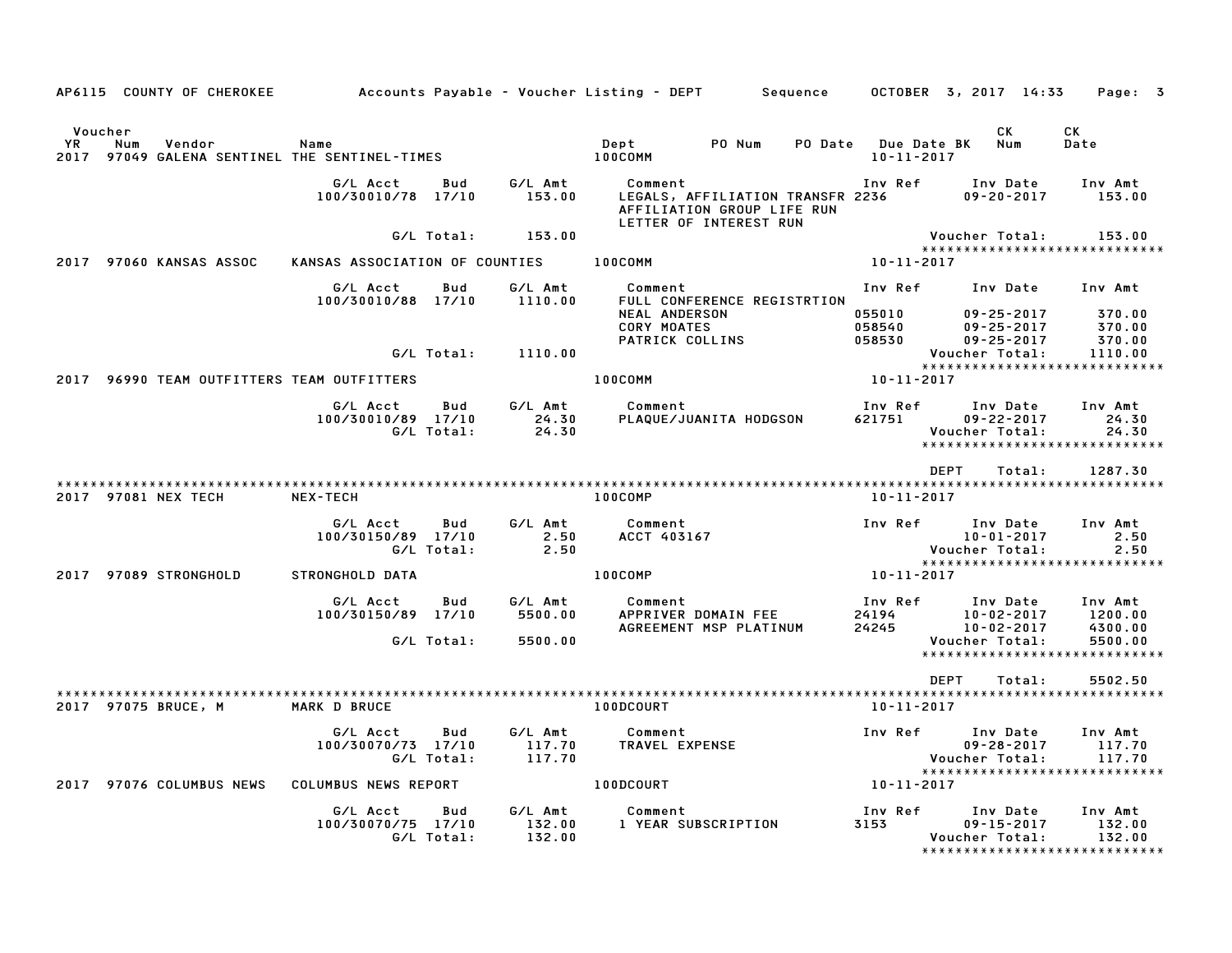|               | AP6115 COUNTY OF CHEROKEE           |                                                     |                    | Accounts Payable – Voucher Listing – DEPT – Sequence – OCTOBER 3, 2017 14:33                                                                      | Page: 4                                                                                                                                               |
|---------------|-------------------------------------|-----------------------------------------------------|--------------------|---------------------------------------------------------------------------------------------------------------------------------------------------|-------------------------------------------------------------------------------------------------------------------------------------------------------|
| Voucher<br>YR | Num<br>Vendor<br>2017 96982 CURE, K | Name<br><b>KEVIN T CURE</b>                         |                    | PO Num<br>Dept<br><b>100DCOURT</b>                                                                                                                | CK<br><b>CK</b><br>PO Date Due Date BK<br>Num<br>Date<br>10-11-2017                                                                                   |
|               |                                     | G/L Acct<br>Bud<br>100/30070/89 17/10<br>G/L Total: | 2750.00<br>2750.00 | G/L Amt Comment<br>MONTHLY ATTY/CO CONTRACT                                                                                                       | Inv Ref Inv Date<br>Inv Amt<br>10-01-2017<br>2750.00<br>Voucher Total: 2750.00<br>******************************                                      |
|               | 2017 96983 GAYOSO, C                | <b>CANDACE BREWSTER GAYOSO</b>                      |                    | 100DCOURT                                                                                                                                         | 10-11-2017                                                                                                                                            |
|               |                                     | G/L Acct<br>Bud<br>100/30070/89 17/10<br>G/L Total: | 2750.00<br>2750.00 | G/L Amt Comment<br>MONTHLY ATTY/CO CONTRACT                                                                                                       | Inv Ref Inv Date<br>Inv Amt<br>10-01-2017<br>2750.00<br>10-01-2017<br>: Voucher Total<br>****************<br>2750.00<br>***************************** |
|               | 2017 96984 MCELROY, T TIANA MCELROY |                                                     |                    | 100DCOURT                                                                                                                                         | $10 - 11 - 2017$                                                                                                                                      |
|               |                                     | G/L Acct<br>Bud<br>100/30070/89 17/10<br>G/L Total: | 2750.00<br>2750.00 | G/L Amt Comment<br>MONTHLY ATTY/CO CONTRACT                                                                                                       | Inv Ref Inv Date<br>Inv Amt<br>10-01-2017<br>2750.00<br>2750.00<br>*****************************                                                      |
|               | 2017 97077 MIAMI CO                 | MIAMI CO DISTRICT COURT                             |                    | 100DCOURT                                                                                                                                         | 10-11-2017                                                                                                                                            |
|               |                                     | G/L Acct<br>Bud<br>100/30070/89 17/10<br>G/L Total: | 131.50<br>131.50   | G/L Amt Comment<br><b>COURT COSTS</b>                                                                                                             | Inv Ref Inv Date Inv Amt<br>2017CT000144 08-16-2017<br>131.50<br>131.50<br>Voucher Total:<br>*****************************                            |
|               | 2017 96985 STEELE, D                | <b>DOUGLAS ROPER STEELE</b>                         |                    | <b>100DCOURT</b>                                                                                                                                  | 10-11-2017                                                                                                                                            |
|               |                                     | G/L Acct<br>Bud<br>100/30070/89 17/10<br>G/L Total: | 2750.00<br>2750.00 | G/L Amt Comment<br>MONTHLY ATTY/CO CONTRACT                                                                                                       | Inv Ref Inv Date<br>Inv Amt<br>10-01-2017<br>2750.00<br>10-01-2017<br>:Voucher Total<br>2750.00<br>*****************************                      |
|               | 2017 97078 TURLEY, L                | LADELL F TURLEY CSR                                 |                    | 100DCOURT                                                                                                                                         | $10 - 11 - 2017$                                                                                                                                      |
|               |                                     | G/L Acct<br>Bud<br>100/30070/89 17/10<br>G/L Total: | 160.00<br>160.00   | G/L Amt Comment<br>TRANSCRIPT                                                                                                                     | Inv Ref Inv Date<br>Inv Amt<br>2016CR229<br>$09 - 27 - 2017$<br>160.00<br>Voucher Total:<br>160.00                                                    |
|               | 2017 97079 YOUNG, M                 | MAC YOUNG                                           |                    | 100DCOURT                                                                                                                                         | *****************************<br>10-11-2017                                                                                                           |
|               |                                     | G/L Acct<br>Bud<br>100/30070/73 17/10<br>G/L Total: |                    |                                                                                                                                                   | Inv Amt<br>90.45<br>90.45<br>*****************************                                                                                            |
|               |                                     |                                                     |                    |                                                                                                                                                   | DEPT<br>Total:<br>11631.65                                                                                                                            |
|               | 2017 96995 ETTINGERS                | ETTINGER'S OFFICE SUPPLY <b>And SETTINGER'S</b>     |                    |                                                                                                                                                   | 10-11-2017                                                                                                                                            |
|               |                                     | G/L Acct<br>Bud<br>100/30330/31 17/10<br>G/L Total: | 198.94             | G/L Amt        Comment                                 Inv Ref       Inv Date<br>198.94      TOWELS, GLOVES, T/TISSUE,   4949050       09–20–2017 | Inv Amt<br>$09 - 20 - 2017$<br>198.94<br>198.94<br>Voucher Total:<br>*****************************                                                    |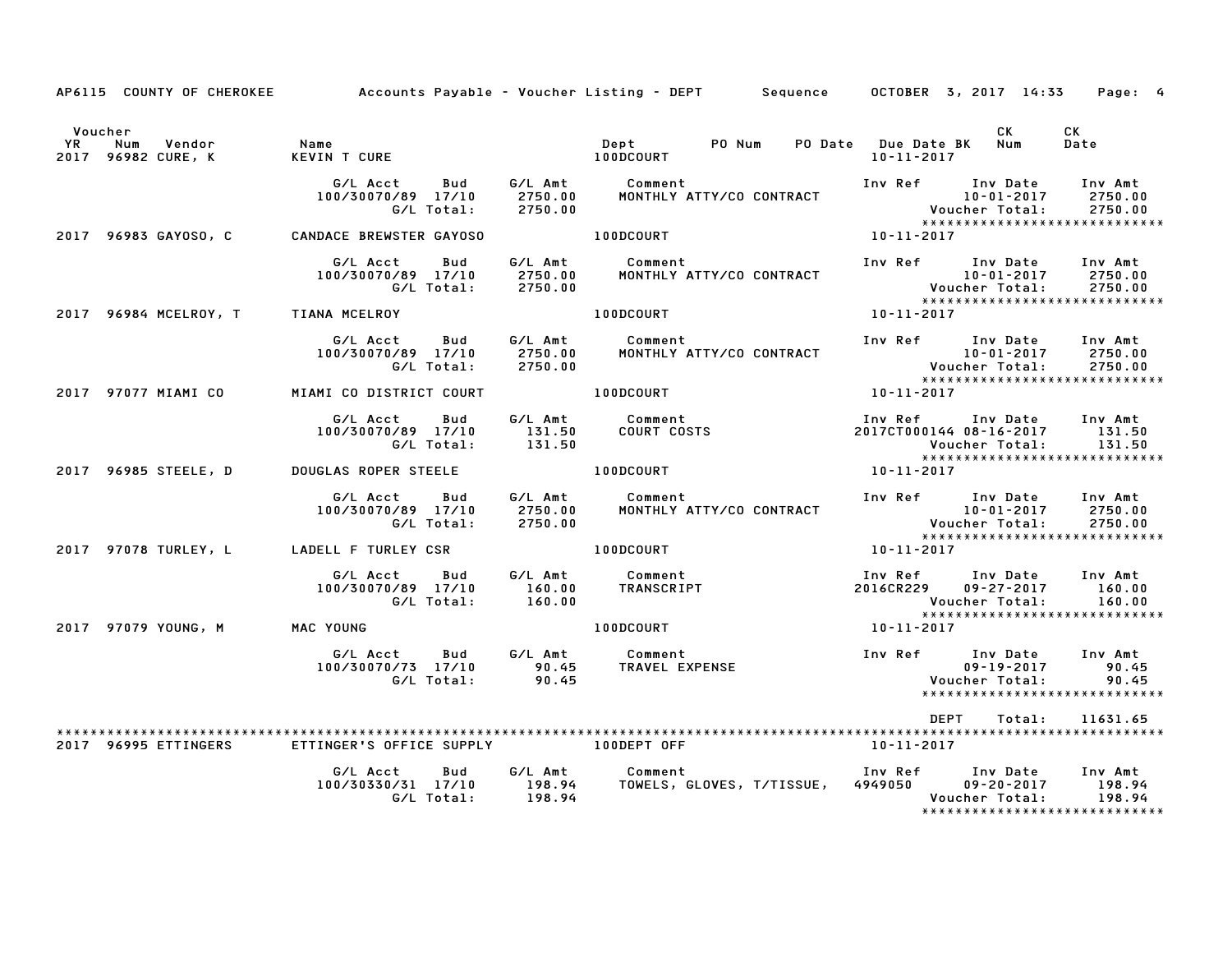|    | AP6115 COUNTY OF CHEROKEE                       |                                                                                    |                                       | Accounts Payable – Voucher Listing – DEPT<br>Sequence           |                                          | OCTOBER 3, 2017 14:33                                                                                                   | Page: 5                                        |
|----|-------------------------------------------------|------------------------------------------------------------------------------------|---------------------------------------|-----------------------------------------------------------------|------------------------------------------|-------------------------------------------------------------------------------------------------------------------------|------------------------------------------------|
| YR | Voucher<br>Num<br>Vendor<br>2017 96996 MCCARTYS | Name<br>MCCARTY'S                                                                  |                                       | PO Num<br>Dept<br>100DEPT OFF                                   | PO Date Due Date BK<br>$10 - 11 - 2017$  | CK<br>Num                                                                                                               | <b>CK</b><br>Date                              |
|    |                                                 | G/L Acct<br>Bud<br>100/30330/32 17/10<br>G/L Total:                                | G/L Amt<br>27.20<br>27.20             | Comment<br>MAILING LABELS                                       | Inv Ref<br>P26094-00                     | Inv Date<br>$09 - 21 - 2017$<br>Voucher Total:<br>*****************************                                         | Inv Amt<br>27.20<br>27.20                      |
|    | 2017 96997 QUILL                                | QUILL CORPORATION                                                                  |                                       | 100DEPT OFF                                                     | 10-11-2017                               |                                                                                                                         |                                                |
|    |                                                 | G/L Acct<br>Bud<br>100/30330/21 17/10<br>100/30330/27 17/10<br>17/09<br>G/L Total: | G/L Amt<br>354.95<br>184.18<br>539.13 | Comment<br><b>TONER</b><br><b>TONERS</b><br>INK, COVERS, PAPER, | Inv Ref<br>9703439<br>9707011<br>8804493 | Inv Date<br>$09 - 08 - 2017$<br>$09 - 08 - 2017$<br>$08 - 04 - 2017$<br>Voucher Total:<br>***************************** | Inv Amt<br>70.99<br>283.96<br>184.18<br>539.13 |
|    |                                                 |                                                                                    |                                       |                                                                 |                                          | <b>DEPT</b><br>Total:                                                                                                   | 765.27                                         |
|    | 2017 97096 B-3                                  | <b>B-3 CONSTRUCTION INC</b>                                                        |                                       | 100E/P                                                          | $10 - 11 - 2017$                         |                                                                                                                         |                                                |
|    |                                                 | G/L Acct<br>Bud<br>100/30090/88 17/10<br>G/L Total:                                | G/L Amt<br>5595.33<br>5595.33         | Comment<br>DEMOLITIONS/GARBAGE LOAD                             | Inv Ref                                  | Inv Date<br>$09 - 29 - 2017$<br>Voucher Total:<br>*****************************                                         | Inv Amt<br>5595.33<br>5595.33                  |
|    | 2017 97092 SEKRPC                               | <b>SEKRPC</b>                                                                      |                                       | 100E/P                                                          | 10-11-2017                               |                                                                                                                         |                                                |
|    |                                                 | G/L Acct<br>Bud<br>100/30090/89 17/10<br>G/L Total:                                | G/L Amt<br>2250.00<br>2250.00         | Comment<br>CDBG ADMIN INVOICE                                   | Inv Ref<br>16IT001                       | Inv Date<br>$10 - 03 - 2017$<br>Voucher Total:<br>*****************************                                         | Inv Amt<br>2250.00<br>2250.00                  |
|    | 2017 96998 BOB BARKER                           | <b>BOB BARKER COMPANY INC</b>                                                      |                                       | 100JAIL                                                         | $10 - 11 - 2017$                         | <b>DEPT</b><br>Total:                                                                                                   | 7845.33                                        |
|    |                                                 | G/L Acct<br>Bud<br>100/30140/39 17/10<br>G/L Total:                                | G/L Amt<br>257.02<br>257.02           | Comment<br>TAMPONS, DEOD, TOOTHBRUSH, WEB000499817 09-11-2017   | Inv Ref                                  | Inv Date<br>Voucher Total:<br>*****************************                                                             | Inv Amt<br>257.02<br>257.02                    |
|    |                                                 | 2017 96999 CONSOLIDATED CO CONSOLIDATED CORRECTIONAL FOOD SERV 100JAIL             |                                       |                                                                 | 10-11-2017                               |                                                                                                                         |                                                |
|    |                                                 | G/L Acct<br>Bud<br>100/30140/31 17/10                                              | G/L Amt<br>2456.54                    | Comment<br>WEEKLY CONTRACT CHARGES<br>$8/16/17 - 9/16/17$       | 19090617                                 | Inv Ref Inv Date<br>$09 - 06 - 2017$                                                                                    | Inv Amt<br>2456.54                             |
|    |                                                 | G/L Total:                                                                         | 2456.54                               |                                                                 |                                          | Voucher Total:<br>******************************                                                                        | 2456.54                                        |
|    |                                                 | 2017 97000 DIRECT BENEFIT DIRECT BENEFIT SOLUTIONS                                 |                                       | 100JAIL                                                         | 10-11-2017                               |                                                                                                                         |                                                |
|    |                                                 | G/L Acct<br>Bud<br>100/30140/81 17/10<br>G/L Total:                                | G/L Amt<br>738.22<br>738.22           | Comment<br>PRESCRIPTIONS                                        | Inv Ref<br>2016-165                      | Inv Date<br>$09 - 20 - 2017$<br>Voucher Total:<br>******************************                                        | Inv Amt<br>738.22<br>738.22                    |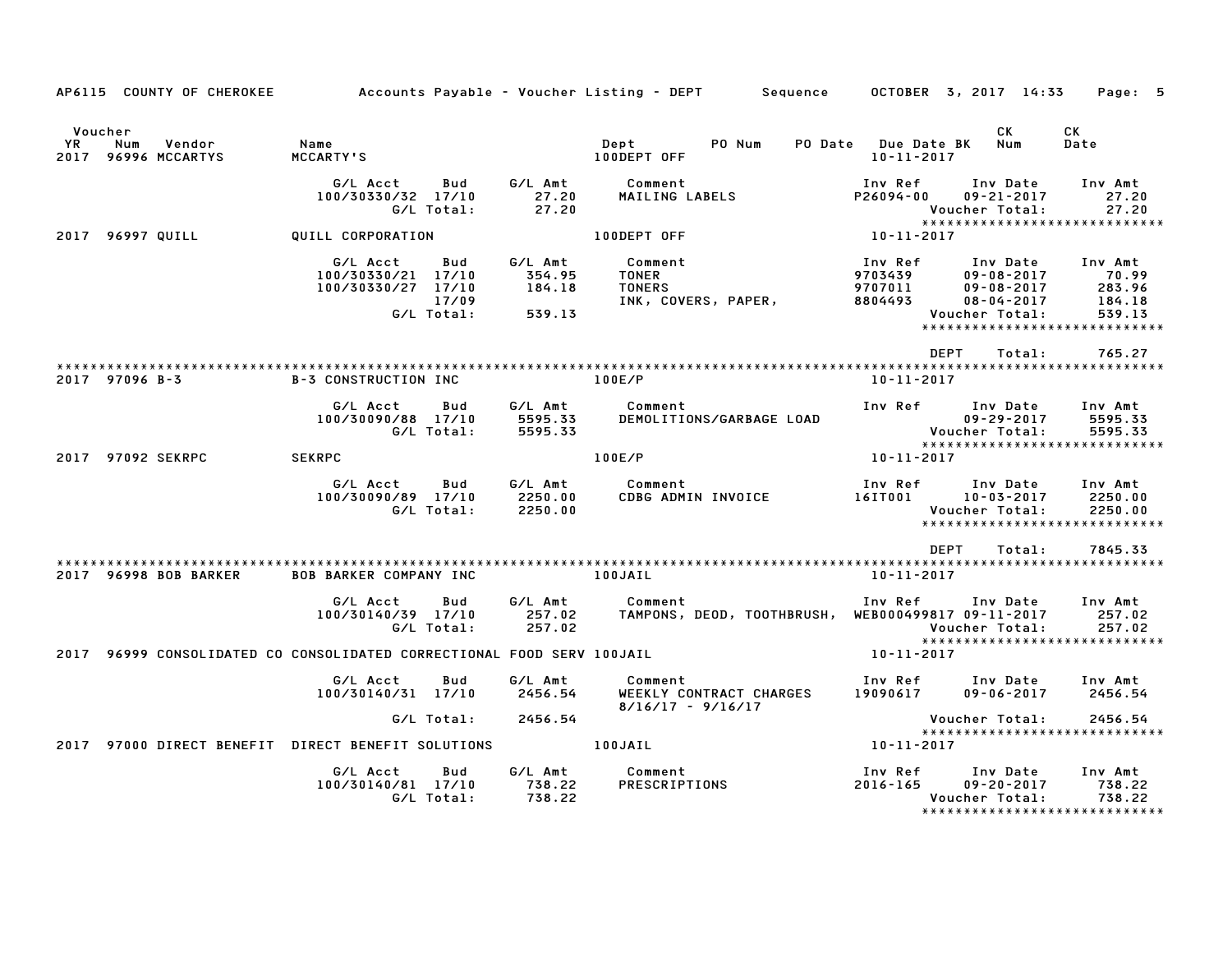|               | AP6115 COUNTY OF CHEROKEE                                             | Accounts Payable – Voucher Listing – DEPT    |                   |                               |                                 | Sequence                                                  |                                        | OCTOBER 3, 2017 14:33                                                                   | Page: 6                       |
|---------------|-----------------------------------------------------------------------|----------------------------------------------|-------------------|-------------------------------|---------------------------------|-----------------------------------------------------------|----------------------------------------|-----------------------------------------------------------------------------------------|-------------------------------|
| Voucher<br>YR | Num<br>Vendor<br>2017 97001 EMPIRE                                    | Name<br>EMPIRE DISTRICT ELECTRIC COMPANY     |                   |                               | Dept<br>100JAIL                 | PO Num<br>PO Date                                         | <b>Due Date BK</b><br>$10 - 11 - 2017$ | СK<br>Num                                                                               | CK<br>Date                    |
|               |                                                                       | G/L Acct<br>100/30140/72 17/10<br>G/L Total: | Bud               | G/L Amt<br>5959.69<br>5959.69 | Comment<br>ACCT 643108-13-7     |                                                           | Inv Ref                                | Inv Date<br>$09 - 12 - 2017$<br>Voucher Total:                                          | Inv Amt<br>5959.69<br>5959.69 |
|               | 2017 97002 RODGER                                                     | RODGER SMITH, INC                            |                   |                               | 100JAIL                         |                                                           | 10-11-2017                             | *****************************                                                           |                               |
|               |                                                                       | G/L Acct<br>100/30140/31 17/10<br>G/L Total: | Bud               | G/L Amt<br>1902.13<br>1902.13 | Comment<br>TRAY RACK            |                                                           | Inv Ref<br>LC2423537                   | Inv Date<br>$09 - 14 - 2017$<br>Voucher Total:                                          | Inv Amt<br>1902.13<br>1902.13 |
|               | 2017 97003 SOUTHERN UNIFOR SOUTHERN UNIFORM & EQUIPMENT               |                                              |                   |                               | 100JAIL                         |                                                           | 10-11-2017                             | ******************************                                                          |                               |
|               |                                                                       | G/L Acct<br>100/30140/22 17/10<br>G/L Total: | Bud               | G/L Amt<br>188.77<br>188.77   | Comment                         | TROUSERS, COAT, PATCH,                                    | Inv Ref<br>56905                       | Inv Date<br>$09 - 15 - 2017$<br>Voucher Total:                                          | Inv Amt<br>188.77<br>188.77   |
|               | 2017 97004 TURNKEY                                                    | TURNKEY CORRECTIONS                          |                   |                               | 100JAIL                         |                                                           | 10-11-2017                             | *****************************                                                           |                               |
|               |                                                                       | G/L Acct<br>100/30140/39 17/10<br>G/L Total: | Bud               | G/L Amt<br>1932.07<br>1932.07 | Comment<br><b>CANTEEN SALES</b> |                                                           | Inv Ref                                | Inv Date<br>114620170915 09-15-2017<br>Voucher Total:<br>****************************** | Inv Amt<br>1932.07<br>1932.07 |
|               |                                                                       |                                              |                   |                               |                                 |                                                           |                                        | <b>DEPT</b><br>Total:                                                                   | 13434.44                      |
|               | 2017 97012 MIDWEST COLOR                                              | MIDWEST COLOR GRAPHICS                       |                   |                               | 100REGOFDEED                    |                                                           | $10 - 11 - 2017$                       |                                                                                         |                               |
|               |                                                                       | G/L Acct<br>100/30050/21 17/10               | Bud<br>G/L Total: | G/L Amt<br>140.00<br>140.00   | Comment<br><b>ENVELOPES</b>     |                                                           | Inv Ref<br>44579                       | Inv Date<br>$09 - 21 - 2017$<br>Voucher Total:<br>*****************************         | Inv Amt<br>140.00<br>140.00   |
|               |                                                                       |                                              |                   |                               |                                 |                                                           |                                        | DEPT<br>Total:                                                                          | 140.00                        |
|               | 2017 97013 KS DEPT OF COMM KANSAS DEPT OF COMMERCE AND HOUSING 100ROZ |                                              |                   |                               |                                 |                                                           | $10 - 11 - 2017$                       |                                                                                         |                               |
|               |                                                                       | G/L Acct<br>100/30360/02 17/10               | Bud               | G/L Amt<br>5562.50            | Comment                         | STUDENT LOAN REPAYMENT PROG 5095<br>50% OF ANNUAL PAYMENT | Inv Ref                                | Inv Date<br>$09 - 25 - 2017$                                                            | Inv Amt<br>5562.50            |
|               |                                                                       |                                              | G/L Total:        | 5562.50                       |                                 |                                                           |                                        | Voucher Total:<br>*****************************                                         | 5562.50                       |
|               |                                                                       |                                              |                   |                               |                                 |                                                           |                                        | <b>DEPT</b><br>Total:                                                                   | 5562.50                       |
|               | 2017 97005 CLUGSTON, T                                                | TERRY L CLUGSTON                             |                   |                               | <b>100SHERIFF</b>               |                                                           | 10-11-2017                             |                                                                                         |                               |
|               |                                                                       | G/L Acct<br>100/30060/84 17/10               | Bud<br>G/L Total: | G/L Amt<br>20.00<br>20.00     | Comment                         | REIMBURSE/VIN INSPECTION                                  | Inv Ref<br>6757168                     | Inv Date<br>$08 - 18 - 2017$<br>Voucher Total:<br>******************************        | Inv Amt<br>20.00<br>20.00     |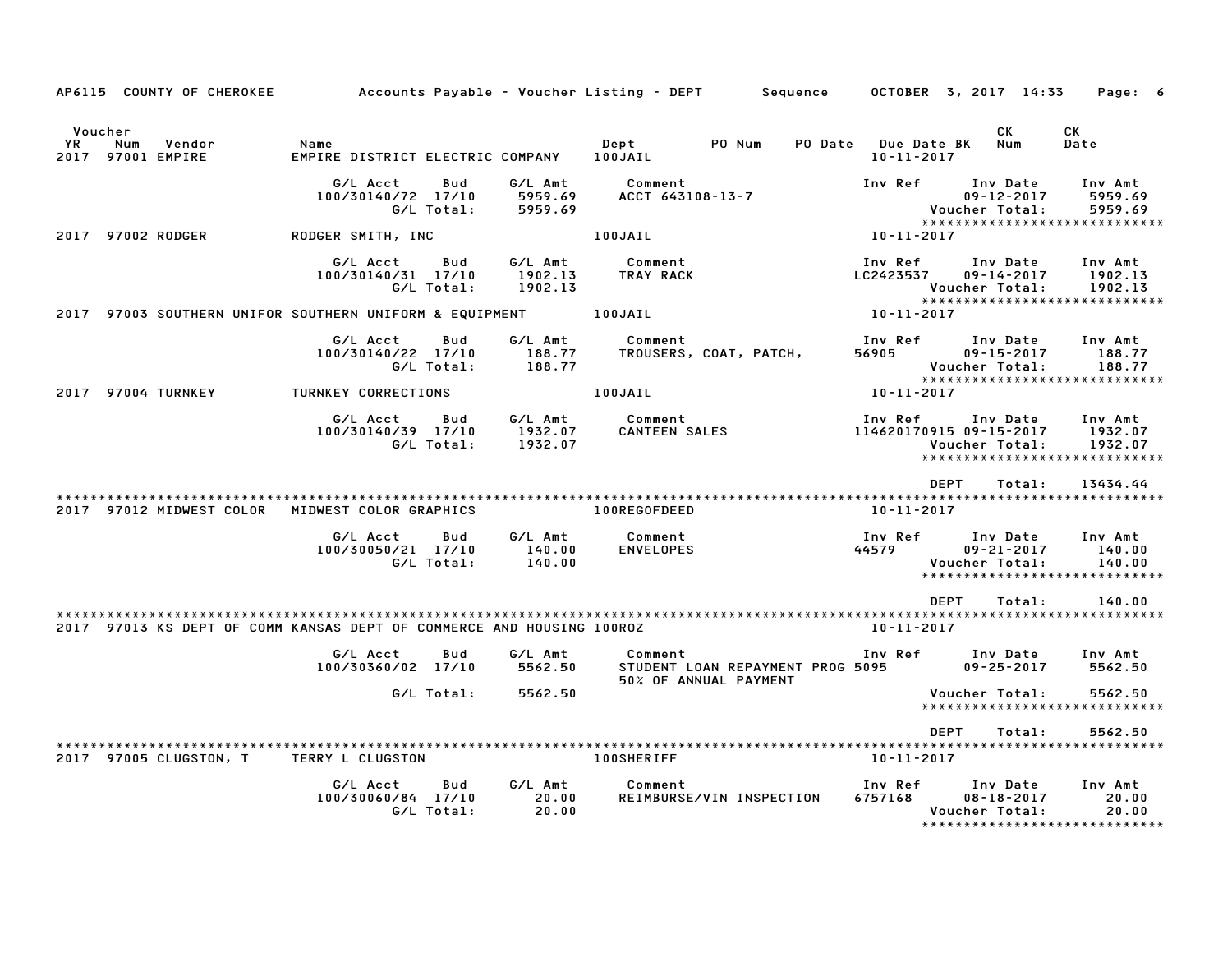|                         |                                                                    |                             |                                                                                                                            | AP6115 COUNTY OF CHEROKEE Accounts Payable - Voucher Listing - DEPT Sequence OCTOBER 3, 2017 14:33 Page: 7                                                 |
|-------------------------|--------------------------------------------------------------------|-----------------------------|----------------------------------------------------------------------------------------------------------------------------|------------------------------------------------------------------------------------------------------------------------------------------------------------|
| Voucher                 |                                                                    |                             |                                                                                                                            | CK<br>CK<br>PO Date Due Date BK Num<br>Date<br>10-11-2017                                                                                                  |
|                         | G/L Acct Bud<br>100/30060/25 17/10<br>G/L Total:                   | 81.90<br>81.90              | G/L Amt Comment<br>MODULE                                                                                                  | Inv Ref Inv Date Inv Amt<br>101926 09-28-2017<br>81.90<br>81.90<br>Voucher Total:<br>*****************************                                         |
| 2017 97007 KANSASLAND   | KANSASLAND TIRE OF PITTSBURG 100SHERIFF                            |                             |                                                                                                                            | $10 - 11 - 2017$                                                                                                                                           |
|                         | G/L Acct<br>Bud<br>100/30060/25 17/10<br>G/L Total:                | 344.96                      | G/L Amt Comment<br>344.96 2 LT265/70R17 TIRES                                                                              | Inv Ref      Inv Date     Inv Amt<br>174582<br>09-15-2017 344.96<br>Voucher Total:<br>344.96<br>*****************************                              |
| 2017 97006 KS SHERIFF   | KANSAS SHERIFFS ASSOCIATION 100SHERIFF                             |                             |                                                                                                                            | 10-11-2017                                                                                                                                                 |
|                         | G/L Acct<br>Bud<br>100/30060/88 17/10 80.00<br>G/L Total: 80.00    |                             | G/L Amt Comment<br>KSA SHIRTS                                                                                              | Inv Ref Inv Date Inv Amt<br>787 09-23-2017 80.00<br>Voucher Total: 80.00<br>*******************************                                                |
| 2017 97008 MIKE CARPINO | MIKE CARPINO FORD MERCURY INC 100SHERIFF                           |                             |                                                                                                                            | $10 - 11 - 2017$                                                                                                                                           |
|                         | G/L Acct<br>Bud<br>100/30060/25 17/10<br>G/L Total:                |                             | G/L Amt        Comment<br>94.56     CORE ASY<br>94.56<br>Comment<br>CORE ASY - HEAT                                        | Inv Ref       Inv Date<br>110647        09–26–2017<br>Inv Amt<br>94.56<br>Voucher Total:<br>94.56<br><b>VOUCNer ivtai.</b><br>**************************** |
| 2017 97009 NATALINIS    | NATALINI'S AUTOMOTIVE <b>100SHERIFF</b>                            |                             |                                                                                                                            | $10 - 11 - 2017$                                                                                                                                           |
|                         | G/L Acct<br>100/30060/25 17/10<br>$G/L$ Total: 83.76               | Bud G/LAmt<br>83.76         | Comment<br>Comment<br>OIL FILTER, AIR FILTER<br>WHEEL NUT, BRAKE PADS                                                      | Inv Ref      Inv Date     Inv Amt<br>$648071$<br>$648356$<br>$09-21-2017$<br>$09-25-2017$<br>$09 - 21 - 2017$ 27.77<br>55.99<br>Voucher Total:<br>83.76    |
|                         | 2017 97010 SOUTHERN UNIFOR SOUTHERN UNIFORM & EQUIPMENT 100SHERIFF |                             |                                                                                                                            | *****************************<br>10-11-2017                                                                                                                |
|                         | G/L Acct Bud<br>100/30060/22 17/10<br>17/10<br>G/L Total:          | 818.93<br>818.93            | G/L Amt Comment                                                                                                            | $09 - 18 - 2017$ 38.94<br>779.99<br><b>Voucher Total:</b><br>818.93                                                                                        |
| 2017 97011 US BANK      | US BANK EQUIPMENT FINANCE 100SHERIFF                               |                             |                                                                                                                            | *****************************<br>$10 - 11 - 2017$                                                                                                          |
|                         |                                                                    |                             | J.LACCT Bud G/LAmt Comment<br>100/30060/83 17/10 555.46 SHARP COPIER CONTRACT<br>G/LTotal: 555.46<br>SHARP COPIER CONTRACT | Inv Ref Inv Date<br>Inv Amt<br>339717407 09-15-2017<br>555.46<br>Voucher Total:<br>555.46<br>******************************                                |
|                         |                                                                    |                             |                                                                                                                            | DEPT<br>2079.57<br>Total:                                                                                                                                  |
| 2017 97086 ELMORE, R    | RAVEN ELMORE                                                       |                             | <b>100TREAS</b>                                                                                                            | $10 - 11 - 2017$                                                                                                                                           |
|                         | G/L Acct<br>Bud<br>100/30030/88 17/10<br>G/L Total:                | G/L Amt<br>387.33<br>387.33 | Comment<br>REIMB/HOTEL/GAS MEETING                                                                                         | Inv Ref<br>Inv Date<br>Inv Amt<br>$10 - 02 - 2017$<br>387.33<br>Voucher Total:<br>387.33<br>*****************************                                  |
|                         |                                                                    |                             |                                                                                                                            | DEPT<br>Total:<br>387.33                                                                                                                                   |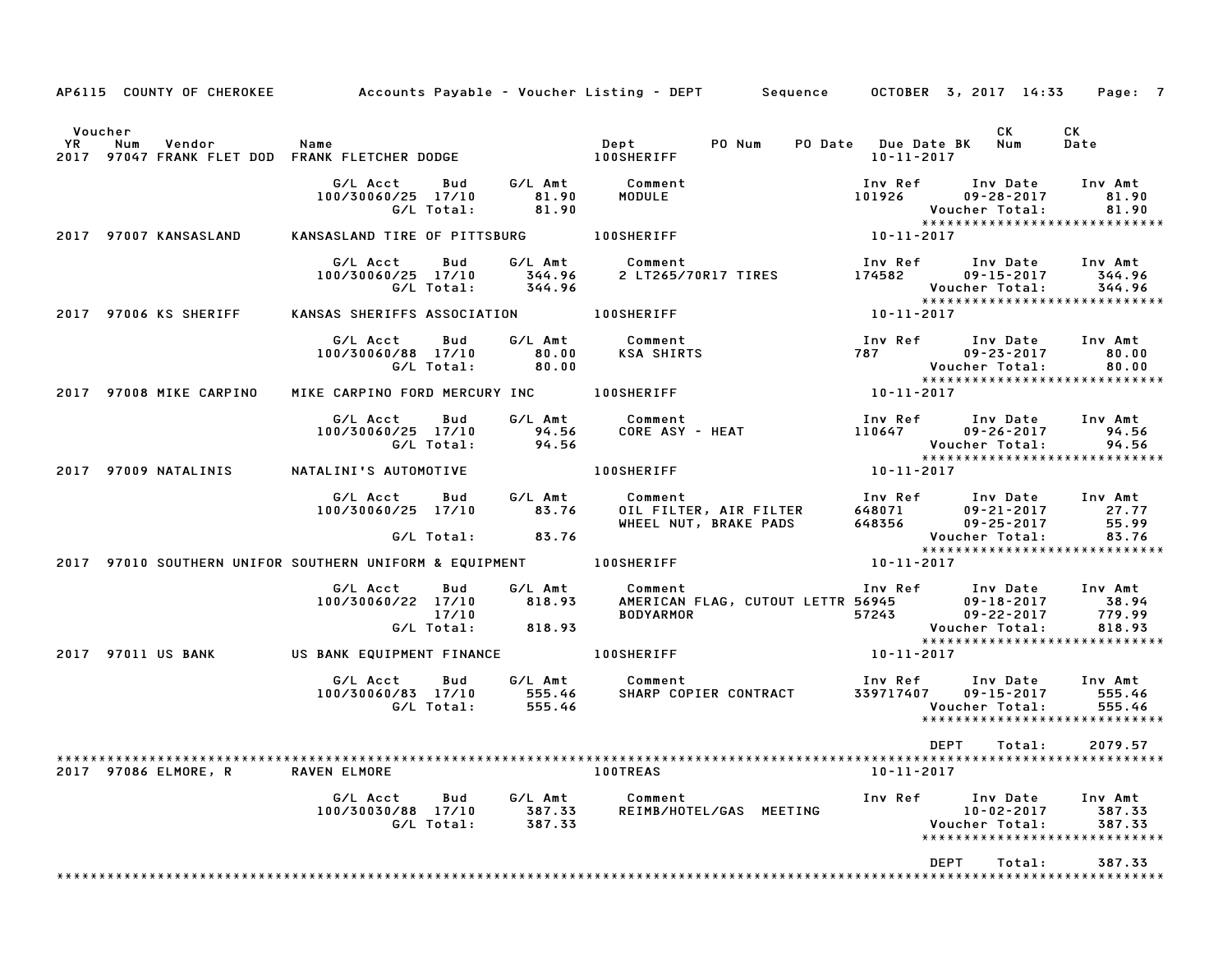|           |                                         |                                                                                                           |                     | AP6115 COUNTY OF CHEROKEE Accounts Payable - Voucher Listing - DEPT Sequence OCTOBER 3, 2017 14:33 Page: 8                                                                                            |                                                                                               |                                                                                                                              |                                                                                                                                |
|-----------|-----------------------------------------|-----------------------------------------------------------------------------------------------------------|---------------------|-------------------------------------------------------------------------------------------------------------------------------------------------------------------------------------------------------|-----------------------------------------------------------------------------------------------|------------------------------------------------------------------------------------------------------------------------------|--------------------------------------------------------------------------------------------------------------------------------|
| <b>YR</b> | Voucher<br>Num Vendor<br>2017 97031 B-3 | Name                                                                                                      |                     |                                                                                                                                                                                                       | PO Date Due Date BK Num<br>10-11-2017                                                         | CK                                                                                                                           | CK<br>Date                                                                                                                     |
|           |                                         | G/L Acct Bud                                                                                              |                     | DEMOLITON<br>110/30110/79 17/10 5595.33 DEMOLITON<br>G/L Total: 5595.33 DEMOLITON<br>BLEVINS ASPHALT CONSTRUCTION CO INC 110HWY 10-11-2017                                                            | Voucher Total: 5595.33<br>****************************                                        | Inv Ref Inv Date Inv Amt<br>09-19-2017                                                                                       | 5595.33                                                                                                                        |
|           | 2017 97029 BLEVINS                      |                                                                                                           |                     |                                                                                                                                                                                                       |                                                                                               |                                                                                                                              |                                                                                                                                |
|           |                                         | G/L Acct      Bud      G/L Amt         Comment<br>110/30110/34 17/10 657.82 COLD MIX                      |                     |                                                                                                                                                                                                       | Inv Ref Inv Date Inv Amt<br>1361<br>1376<br>1381<br>1395<br>1399<br>1406<br>1438<br>1431      | 09-14-2017 74.14<br>09-15-2017 88.29<br>$09 - 18 - 2017$<br>09-19-2017<br>09-20-2017<br>09-21-2017 75.49<br>09-26-2017 98.40 | 68.07<br>86.95<br>83.58                                                                                                        |
|           |                                         |                                                                                                           | $G/L$ Total: 657.82 |                                                                                                                                                                                                       |                                                                                               | 09-25-2017<br>'''''''<br>:Voucher Total                                                                                      | 82.90<br>657.82                                                                                                                |
|           |                                         |                                                                                                           |                     |                                                                                                                                                                                                       |                                                                                               |                                                                                                                              | *****************************                                                                                                  |
|           |                                         | 2017 97064 CITY OF COLUMB CITY OF COLUMBUS <b>110HWY</b>                                                  |                     |                                                                                                                                                                                                       | 10-11-2017                                                                                    |                                                                                                                              |                                                                                                                                |
|           |                                         | G/L Acct  Bud  G/L Amt  Comment<br>10/30110/72 17/10  110.00  GARBAGE<br>110/30110/72 17/10<br>G/L Total: | 110.00              |                                                                                                                                                                                                       |                                                                                               | Inv Ref      Inv Date     Inv Amt<br>08-88010-00 09-27-2017 110.00<br>Voucher Total: 110.00                                  |                                                                                                                                |
|           |                                         | 2017 97028 CLEAN CLEAN THE UNIFORM CO JOPLIN 110HWY                                                       |                     |                                                                                                                                                                                                       | $10 - 11 - 2017$                                                                              |                                                                                                                              | *****************************                                                                                                  |
|           |                                         |                                                                                                           |                     | یں کی کا اللہ کا اللہ کی کہ اس کا اللہ کی کہ ہے کہ اس کی کہ کا اللہ کی کہ ایک کا اللہ کی کہ ایک کا اللہ کے اس<br>کا 101.94 DDL.94 MAT,AIR FRESH, SOAP 21234714 199-25-2017 PM 94<br>G/L Total: 101.94 |                                                                                               |                                                                                                                              | Voucher Total: 101.94<br>****************************                                                                          |
|           |                                         | 2017 97061 COL TEL            COLUMBUS TELEPHONE COMPANY              110HWY                              |                     |                                                                                                                                                                                                       | 10-11-2017                                                                                    |                                                                                                                              |                                                                                                                                |
|           |                                         | G/L Acct Bud<br>110/30110/72 17/10<br>G/L Total:                                                          | 223.38<br>223.38    | G/L Amt Comment<br>#2586                                                                                                                                                                              | ur pate Inv Amt العام 10-01-2017<br>223.38 Voucher Total                                      | Inv Ref Inv Date Inv Amt                                                                                                     |                                                                                                                                |
|           | 2017 97018 FABICK                       | JOHN FABICK TRACTOR CO                                                                                    |                     | 110HWY                                                                                                                                                                                                | 10-11-2017                                                                                    |                                                                                                                              | *****************************                                                                                                  |
|           |                                         | G/L Acct<br>Bud<br>110/30110/79 17/10 2434.70                                                             |                     | G/L Amt Comment<br><b>COMPRESS</b><br>FULL CORE CREDIT<br>SEAL O RING<br>FLASH TRANMISSION CONTROL<br>REPAIR EXHAUST MANIFOLD<br><b>SWITCH</b>                                                        |                                                                                               | Inv Ref      Inv Date<br>PIJ00325608 09-22-2017 1823.48<br>SIJ00084809 09-25-2017<br>PIJ00325792 09-26-2017                  | Inv Amt<br>PIJ00325609 09-22-2017 608.81CR<br>PIJ00325723 09-25-2017 21.60<br>SIJ00084810 09-25-2017 466.73<br>463.10<br>76.56 |
|           |                                         | G/L Total:                                                                                                | 2434.70             | LAMP                                                                                                                                                                                                  | PIJ00325793 09-26-2017<br>Voucher Total:                                                      |                                                                                                                              | 192.04<br>2434.70                                                                                                              |
|           | 2017 97019 FABICK                       | JOHN FABICK TRACTOR CO                                                                                    |                     | 110HWY                                                                                                                                                                                                | 10-11-2017                                                                                    |                                                                                                                              | *****************************                                                                                                  |
|           |                                         | G/L Acct<br>Bud<br>110/30110/79 17/10                                                                     | G/L Amt<br>791.35   | Comment<br>LAMP<br>GAGE<br><b>HOSE</b><br>SEAL ORING<br>SEAL ORING                                                                                                                                    | Inv Ref<br>PIJ00324950<br>PIJ00325150<br>PIJ00325356<br>PIJ00325359<br>PIJ00325358 09-20-2017 | Inv Date<br>$09 - 14 - 2017$<br>$09 - 18 - 2017$<br>$09 - 20 - 2017$<br>09-20-2017                                           | Inv Amt<br>118.00<br>66.54<br>86.45<br>24.74<br>61.02                                                                          |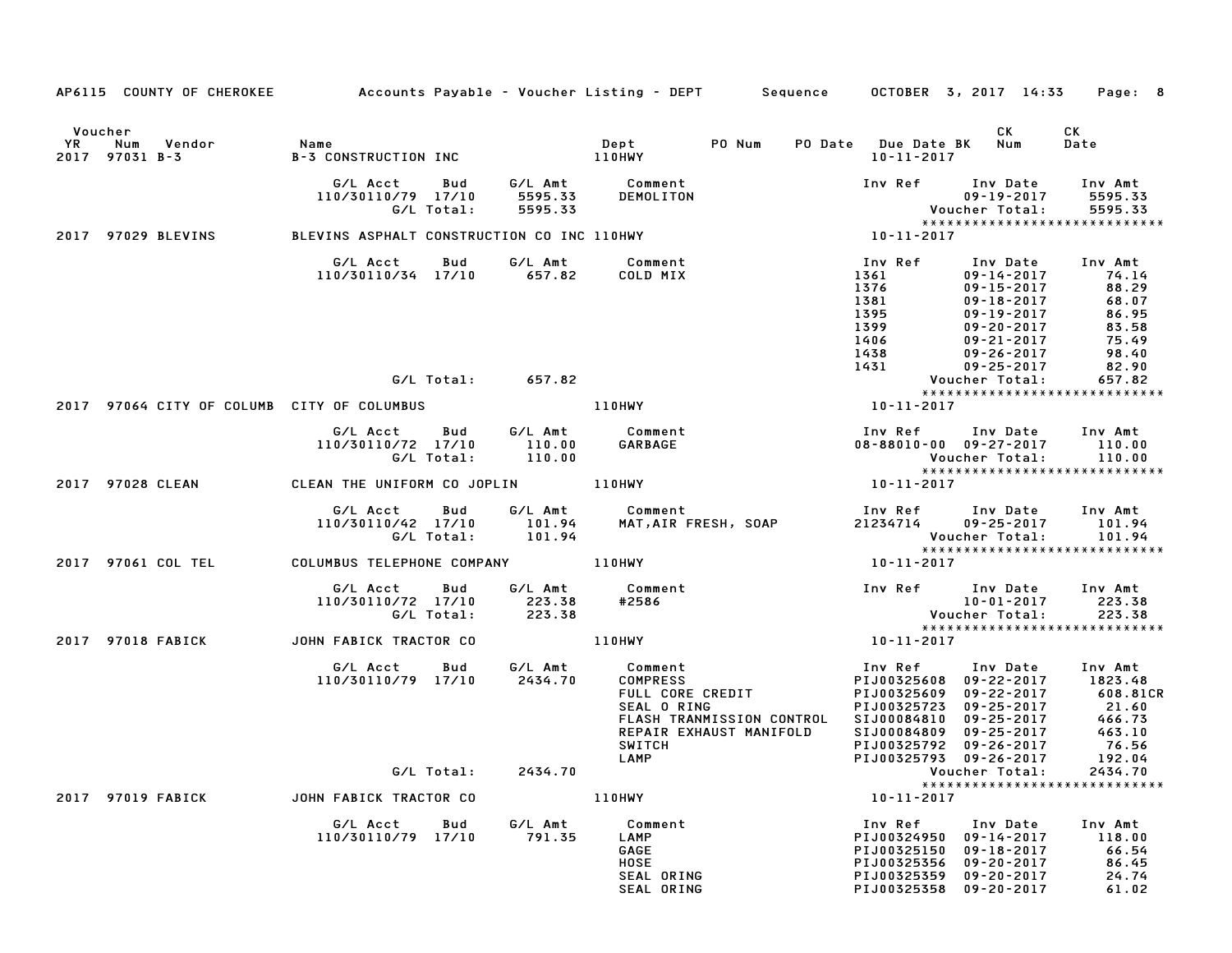|           | AP6115 COUNTY OF CHEROKEE | Accounts Payable – Voucher Listing – DEPT        Sequence     OCTOBER 3, 2017 14:33     Page:   9 |                               |                                                                                                                        |                                        |                                                                                                                                                                        |                                                                     |
|-----------|---------------------------|---------------------------------------------------------------------------------------------------|-------------------------------|------------------------------------------------------------------------------------------------------------------------|----------------------------------------|------------------------------------------------------------------------------------------------------------------------------------------------------------------------|---------------------------------------------------------------------|
| Voucher   |                           |                                                                                                   |                               |                                                                                                                        |                                        | CK                                                                                                                                                                     | CK                                                                  |
| <b>YR</b> | Num<br>Vendor             | Name                                                                                              |                               | PO Num<br>Dept<br><b>ACTUATOR</b><br><b>HOSE</b><br>VALVE<br>SEAL O RING<br><b>SWITCH</b><br>SEAL ORING<br><b>HOSE</b> | PO Date Due Date BK Num<br>PIJ00325238 | PIJ00325357 09-20-2017<br>PIJ00325484 09-21-2017<br>PIJ00325237 09-19-2017<br>09-19-2017<br>PIJ00325240 09-19-2017<br>PIJ00325241 09-19-2017<br>PIJ00325239 09-19-2017 | Date<br>14.64<br>86.45<br>140.54<br>1.84<br>77.34<br>9.21<br>104.58 |
|           |                           | G/L Total:                                                                                        | 791.35                        |                                                                                                                        |                                        | Voucher Total:<br>*****************************                                                                                                                        | 791.35                                                              |
|           | 2017 97030 FARMERS        | FARMERS COOPERATIVE ASSOCIATION                                                                   |                               | $110$ HWY                                                                                                              | 10-11-2017                             |                                                                                                                                                                        |                                                                     |
|           |                           | G/L Acct<br>Bud<br>110/30110/79 17/10<br>G/L Total:                                               | G/L Amt<br>20.21<br>20.21     | Comment<br>CLAMP, HOSE                                                                                                 | 211787                                 | Inv Ref Inv Date<br>$09 - 20 - 2017$<br>Voucher Total:                                                                                                                 | Inv Amt<br>20.21<br>20.21                                           |
|           | 2017 97036 FASTENAL       | <b>FASTENAL COMPANY</b>                                                                           |                               | <b>110HWY</b>                                                                                                          | 10-11-2017                             |                                                                                                                                                                        |                                                                     |
|           |                           | G/L Acct<br><b>Bud</b><br>110/30110/79 17/10<br>G/L Total:                                        | G/L Amt<br>100.07<br>100.07   | Comment<br><b>PARTS</b>                                                                                                | Inv Ref<br>KSPIT68642                  | Inv Date<br>09-15-2017<br>Voucher Total:<br>*****************************                                                                                              | Inv Amt<br>100.07<br>100.07                                         |
|           |                           | 2017 97020 FIRST AMERICAN FIRST AMERICAN TITLE KANSAS AGENCY, 110HWY                              |                               |                                                                                                                        | 10-11-2017                             |                                                                                                                                                                        |                                                                     |
|           |                           | G/L Acct<br>Bud<br>110/30110/79 17/10<br>G/L Total:                                               | G/L Amt<br>200.00<br>200.00   | Comment<br>5TH STREET SEARCH FEE                                                                                       | 81613103                               | Inv Ref Inv Date<br>$07 - 20 - 2017$<br>Voucher Total:<br>*****************************                                                                                | Inv Amt<br>200.00<br>200.00                                         |
|           | 2017 97034 FLEETPRIDE     | FLEETPRIDE                                                                                        |                               | <b>110HWY</b>                                                                                                          | 10-11-2017                             |                                                                                                                                                                        |                                                                     |
|           |                           | G/L Acct<br>Bud<br>110/30110/79 17/10<br>G/L Total:                                               | G/L Amt<br>229.30<br>229.30   | Comment<br><b>PARTS</b>                                                                                                | 87714815                               | Inv Ref Inv Date<br>$09 - 22 - 2017$<br>Voucher Total:<br>*****************************                                                                                | Inv Amt<br>229.30<br>229.30                                         |
|           | 2017 97065 FROST OIL      | FROST OIL COMPANY                                                                                 |                               | 110HWY                                                                                                                 | 10-11-2017                             |                                                                                                                                                                        |                                                                     |
|           |                           | G/L Acct<br>Bud<br>110/30110/32 17/10<br>G/L Total:                                               | G/L Amt<br>1950.87<br>1950.87 | Comment<br>$0$ IL                                                                                                      | Inv Ref                                | Inv Date<br>0127399-IN 09-28-2017<br>Voucher Total:<br>*****************************                                                                                   | Inv Amt<br>1950.87<br>1950.87                                       |
|           |                           | 2017 97033 JOPLIN FREIGHT JOPLIN FREIGHTLINER SALES INC                                           |                               | 110HWY                                                                                                                 | 10-11-2017                             |                                                                                                                                                                        |                                                                     |
|           |                           | G/L Acct<br>Bud<br>110/30110/79 17/10                                                             | G/L Amt<br>437.61             | Comment<br>AIR FILTER<br>HOSE                                                                                          | 51547706<br>51586706                   | Inv Ref      Inv Date<br>$09 - 22 - 2017$<br>09-28-2017                                                                                                                | Inv Amt<br>356.06<br>81.55                                          |
|           |                           | G/L Total:                                                                                        | 437.61                        |                                                                                                                        |                                        | Voucher Total:                                                                                                                                                         | 437.61<br>*****************************                             |
|           | 2017 97035 K-7 SALES      | K-7 SALES & SERVICE                                                                               |                               | 110HWY                                                                                                                 | 10-11-2017                             |                                                                                                                                                                        |                                                                     |
|           |                           | G/L Acct<br>Bud<br>110/30110/79 17/10<br>G/L Total:                                               | 7.52<br>7.52                  | G/L Amt Comment<br>LID, SPRING                                                                                         | Inv Ref Inv Date                       | 13913 09-22-2017<br>Voucher Total:                                                                                                                                     | Inv Amt<br>7.52<br>7.52<br>*****************************            |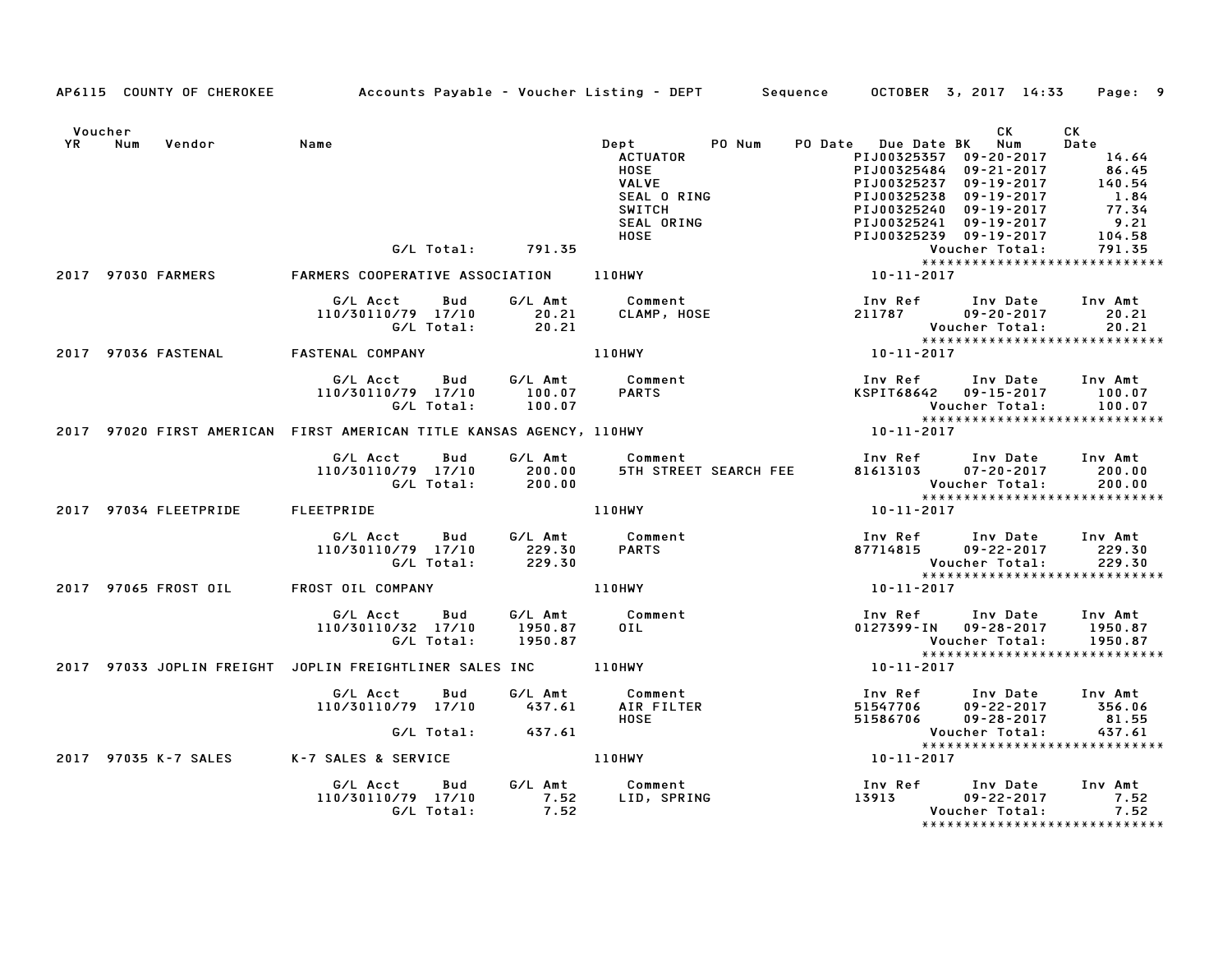|                      |                     | AP6115 COUNTY OF CHEROKEE Accounts Payable - Voucher Listing - DEPT Sequence OCTOBER 3, 2017 14:33                                                                                                                          |                    |                                   |                                                                                                                                                                                                                                                                  |                  |                | Page: 10                                                                                                          |
|----------------------|---------------------|-----------------------------------------------------------------------------------------------------------------------------------------------------------------------------------------------------------------------------|--------------------|-----------------------------------|------------------------------------------------------------------------------------------------------------------------------------------------------------------------------------------------------------------------------------------------------------------|------------------|----------------|-------------------------------------------------------------------------------------------------------------------|
| Voucher<br><b>YR</b> | 2017 97042 KIRKLAND | ne,<br>Num Vendor   Name<br>97042 KIRKLAND   KIRKLAND                                                                                                                                                                       |                    |                                   |                                                                                                                                                                                                                                                                  |                  | CK 1           | CK<br>Date                                                                                                        |
|                      |                     |                                                                                                                                                                                                                             |                    |                                   |                                                                                                                                                                                                                                                                  |                  |                |                                                                                                                   |
|                      |                     | 2017 97066 KS GAS KANSAS GAS SERVICE                                                                                                                                                                                        |                    | 110HWY                            |                                                                                                                                                                                                                                                                  |                  |                | *****************************                                                                                     |
|                      |                     | 110/30110/72 17/10 76.99                                                                                                                                                                                                    |                    | GAS SERVICE<br>510148149119141118 |                                                                                                                                                                                                                                                                  |                  |                |                                                                                                                   |
|                      |                     |                                                                                                                                                                                                                             | G/L Total: 76.99   | 510738202155527000                |                                                                                                                                                                                                                                                                  |                  |                |                                                                                                                   |
|                      |                     | 2017 97041 LAMBERT LAMBERT TRACTOR & MACHINERY SALES 110HWY                                                                                                                                                                 |                    |                                   |                                                                                                                                                                                                                                                                  |                  |                | *****************************                                                                                     |
|                      |                     | G/LAcct Bud G/LAmt Comment<br>110/30110/79 17/10 32.95 BEARING 109-20-2017 25.11<br>HUBCAPRETAINER 199-29-2017 7.84<br>G/LTotal: 32.95 HUBCAPRETAINER 99-29-2017 7.84<br>Sample 109-29-2017 7.84<br>Sample 109-29-2017 7.84 |                    |                                   |                                                                                                                                                                                                                                                                  |                  |                |                                                                                                                   |
|                      |                     |                                                                                                                                                                                                                             |                    |                                   |                                                                                                                                                                                                                                                                  |                  |                | *****************************                                                                                     |
|                      |                     | 2017 97022 LOCKE COCKE SUPPLY                                                                                                                                                                                               |                    | 110HWY                            | $10 - 11 - 2017$                                                                                                                                                                                                                                                 |                  |                |                                                                                                                   |
|                      |                     |                                                                                                                                                                                                                             |                    |                                   |                                                                                                                                                                                                                                                                  |                  |                | Inv Ref Inv Date Inv Amt<br>32515824 09-26-2017 62.23<br>Voucher Total: 62.23<br>*******************************  |
|                      |                     | 2017 97037 MCCARTYS OFFICE MCCARTY'S OFFICE MACHINES INC 110HWY                                                                                                                                                             |                    |                                   |                                                                                                                                                                                                                                                                  | $10 - 11 - 2017$ |                |                                                                                                                   |
|                      |                     | G/L Acct  Bud  G/L Amt  Comment<br>110/30110/79  17/10  21.73  FOLDERS<br>G/L Total:  21.73                                                                                                                                 |                    |                                   |                                                                                                                                                                                                                                                                  |                  |                | Inv Ref Inv Date Inv Amt<br>P26052-00 09-21-2017 21.73<br>Voucher Total: 21.73<br>******************************* |
|                      |                     | 2017 97024 MFA OIL MFA OIL - NEOSHO 1055 110HWY                                                                                                                                                                             |                    |                                   |                                                                                                                                                                                                                                                                  | $10 - 11 - 2017$ |                |                                                                                                                   |
|                      |                     |                                                                                                                                                                                                                             |                    |                                   |                                                                                                                                                                                                                                                                  |                  |                | *****************************                                                                                     |
|                      |                     | 2017 97088 MFA OIL             MFA OIL - NEOSHO 1055                         110HWY                                                                                                                                         |                    |                                   |                                                                                                                                                                                                                                                                  | $10 - 11 - 2017$ |                |                                                                                                                   |
|                      |                     |                                                                                                                                                                                                                             |                    |                                   | 100002552084<br>DO002552082<br>DO002552082<br>DO002552083<br>DO002552083<br>DO002552083<br>DO002552083<br>DO002552082<br>DO002552084<br>DO002552084<br>DO002552084<br>DO002552084<br>DO002552084<br>DO002552084<br>DO002552084<br>DO002552084<br>DO002552084<br> |                  |                |                                                                                                                   |
|                      |                     |                                                                                                                                                                                                                             | G/L Total: 4217.19 |                                   |                                                                                                                                                                                                                                                                  |                  | Voucher Total: | 4217.19<br>*****************************                                                                          |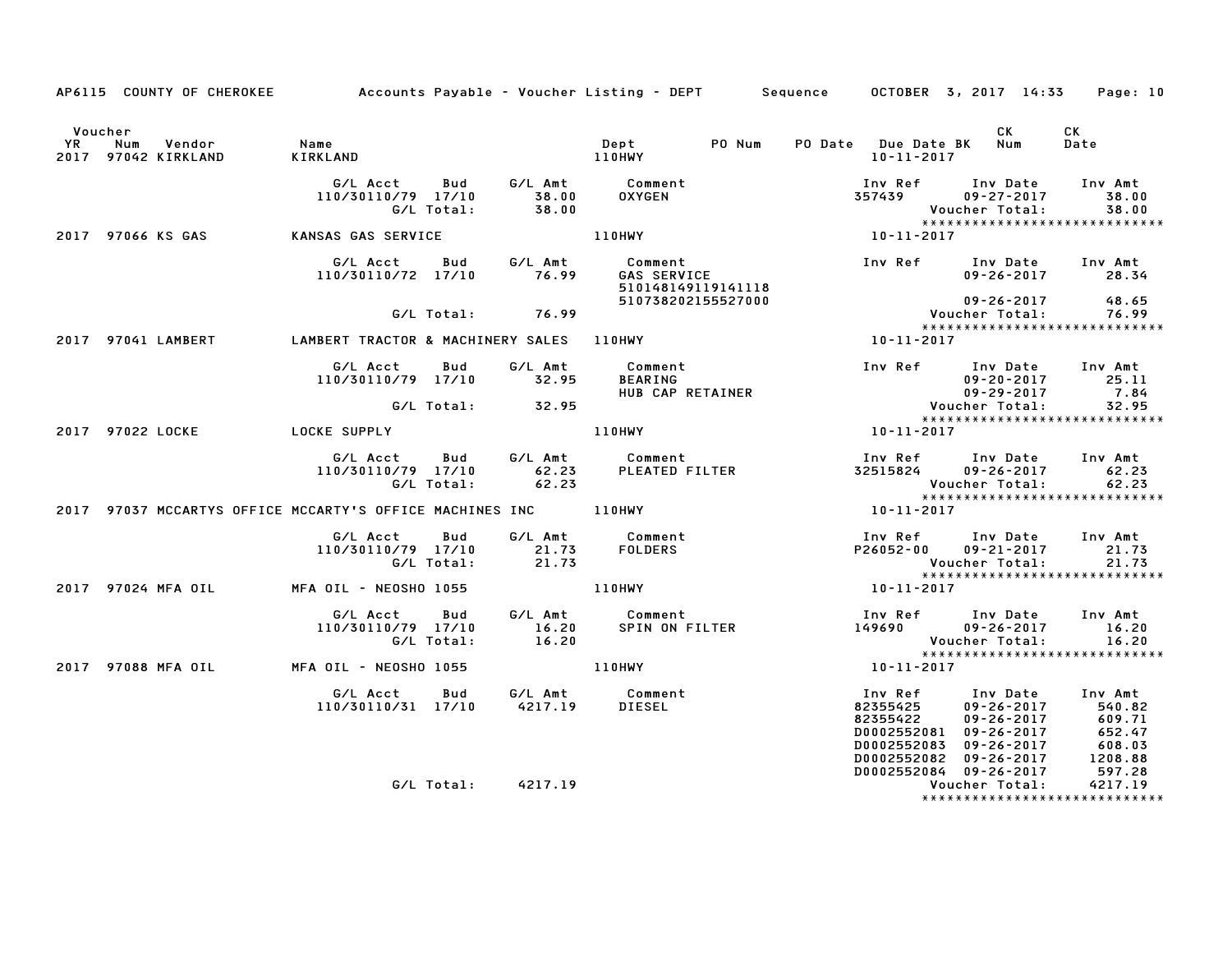|                                        | AP6115 COUNTY OF CHEROKEE | Accounts Payable – Voucher Listing – DEPT         Sequence       OCTOBER  3, 2017  14:33 |                   |                             |                                                                                                      |        |                                                                     |                                                                                                                                  | Page: 11                                                   |
|----------------------------------------|---------------------------|------------------------------------------------------------------------------------------|-------------------|-----------------------------|------------------------------------------------------------------------------------------------------|--------|---------------------------------------------------------------------|----------------------------------------------------------------------------------------------------------------------------------|------------------------------------------------------------|
| Voucher<br>YR<br>Num<br>2017 97032 MHC | Vendor                    | Name<br>мнс                                                                              |                   |                             | Dept<br>110HWY                                                                                       | PO Num | PO Date Due Date BK<br>10-11-2017                                   | CK.<br>Num                                                                                                                       | CK<br>Date                                                 |
|                                        |                           | G/L Acct<br>110/30110/79 17/10                                                           | Bud               | G/L Amt<br>240.21           | Comment<br>AIR FILTER<br><b>FILTER</b>                                                               |        | Inv Ref                                                             | Inv Date<br>285600782858 09-22-2017<br>285600782612 09-19-2017                                                                   | Inv Amt<br>67.60<br>72.66                                  |
|                                        |                           |                                                                                          | G/L Total:        | 240.21                      | AIR FILTER, SEPERATOR                                                                                |        |                                                                     | 285600783613 10-02-2017<br>Voucher Total:                                                                                        | 99.95<br>240.21                                            |
| 2017 97044 MUNICIPAL                   |                           | MUNICIPAL INDUSTRIAL SUPPLY                                                              |                   |                             | 110HWY                                                                                               |        | 10-11-2017                                                          |                                                                                                                                  | *****************************                              |
|                                        |                           | G/L Acct<br>110/30110/79 17/10                                                           | Bud               | G/L Amt<br>2413.74          | Comment<br><b>PARTS</b>                                                                              |        | Inv Ref<br>2869<br>2870                                             | Inv Date<br>$09 - 26 - 2017$<br>$09 - 26 - 2017$                                                                                 | Inv Amt<br>329.08<br>1042.66                               |
|                                        |                           |                                                                                          | G/L Total:        | 2413.74                     |                                                                                                      |        | 2872                                                                | $09 - 27 - 2017$<br>Voucher Total:                                                                                               | 1042.00<br>2413.74                                         |
| 2017                                   | 97023 NATALINIS           | NATALINI'S AUTOMOTIVE                                                                    |                   |                             | 110HWY                                                                                               |        | 10-11-2017                                                          |                                                                                                                                  | *****************************                              |
|                                        |                           |                                                                                          |                   |                             |                                                                                                      |        |                                                                     |                                                                                                                                  |                                                            |
|                                        |                           | G/L Acct<br>110/30110/79 17/10                                                           | Bud               | G/L Amt<br>169.99           | Comment<br>LUBRICANT<br>FITTING<br>CAP, PLUG<br><b>BUTT CONNECT</b><br>MACHINE BUSHING<br>AIR FILTER |        | Inv Ref<br>647982<br>647993<br>648054<br>648502<br>648533<br>648521 | Inv Date<br>$09 - 20 - 2017$<br>$09 - 20 - 2017$<br>$09 - 21 - 2017$<br>$09 - 26 - 2017$<br>$09 - 26 - 2017$<br>$09 - 26 - 2017$ | Inv Amt<br>3.99<br>2.96<br>13.96<br>24.50<br>1.00<br>15.61 |
|                                        |                           |                                                                                          |                   |                             | BLADES,<br><b>ADHESIVE</b><br>WASHER<br><b>HOSE</b><br>OIL<br>LAMP                                   |        | 648461<br>648584<br>648635<br>648703<br>648748<br>648774            | $09 - 26 - 2017$<br>$09 - 27 - 2017$<br>$09 - 27 - 2017$<br>$09 - 28 - 2017$<br>$09 - 28 - 2017$<br>$09 - 28 - 2017$             | 26.47<br>11.21<br>7.28<br>8.74<br>11.68<br>12.60           |
|                                        |                           |                                                                                          | G/L Total:        | 169.99                      | GAUGE                                                                                                |        | 648833                                                              | $09 - 29 - 2017$<br>Voucher Total:                                                                                               | 29.99<br>169.99                                            |
| 2017 97091 NATALINIS                   |                           | NATALINI'S AUTOMOTIVE                                                                    |                   |                             | 110HWY                                                                                               |        | 10-11-2017                                                          |                                                                                                                                  | *****************************                              |
|                                        |                           | G/L Acct<br>110/30110/79 17/10                                                           | Bud               | G/L Amt<br>39.38            | Comment<br>OIL FILTER CAP- WRENCH<br>OIL, AIR FILTER                                                 |        | Inv Ref<br>649086<br>649025                                         | Inv Date<br>10-02-2017<br>$10 - 02 - 2017$                                                                                       | Inv Amt<br>12.99<br>26.39                                  |
|                                        |                           |                                                                                          | G/L Total:        | 39.38                       |                                                                                                      |        |                                                                     | Voucher Total:                                                                                                                   | 39.38<br>*****************************                     |
| 2017 97026 NEPTUNE                     |                           | NEPTUNE RADIATOR & AUTO REPAIR 110HWY                                                    |                   |                             |                                                                                                      |        | 10-11-2017                                                          |                                                                                                                                  |                                                            |
|                                        |                           | G/L Acct<br>110/30110/79 17/10                                                           | Bud<br>G/L Total: | G/L Amt<br>519.82<br>519.82 | Comment<br>INLET TANK                                                                                |        | 0020576                                                             | Inv Ref Inv Date<br>09-22-2017<br>Voucher Total:                                                                                 | Inv Amt<br>519.82<br>519.82                                |
| 2017                                   | 97021 O'MALLEY            | O'MALLEY IMPLEMENT CO INC                                                                |                   |                             | 110HWY                                                                                               |        | $10 - 11 - 2017$                                                    |                                                                                                                                  | *****************************                              |
|                                        |                           | G/L Acct<br>110/30110/79 17/10                                                           | Bud               | G/L Amt<br>433.90           | Comment<br>AIR FILTERS<br><b>FILTERS</b><br>AIR FILTER<br>CREDIT                                     |        | Inv Ref<br>PICPAK<br>S30356<br>S30408<br>S30527                     | Inv Date<br>09-22-2017<br>09-25-2017<br>$09 - 26 - 2017$<br>09-28-2017                                                           | Inv Amt<br>212.52<br>236.22<br>132.58<br>147.42CR          |
|                                        |                           |                                                                                          | G/L Total:        | 433.90                      |                                                                                                      |        |                                                                     | Voucher Total:                                                                                                                   | 433.90<br>*****************************                    |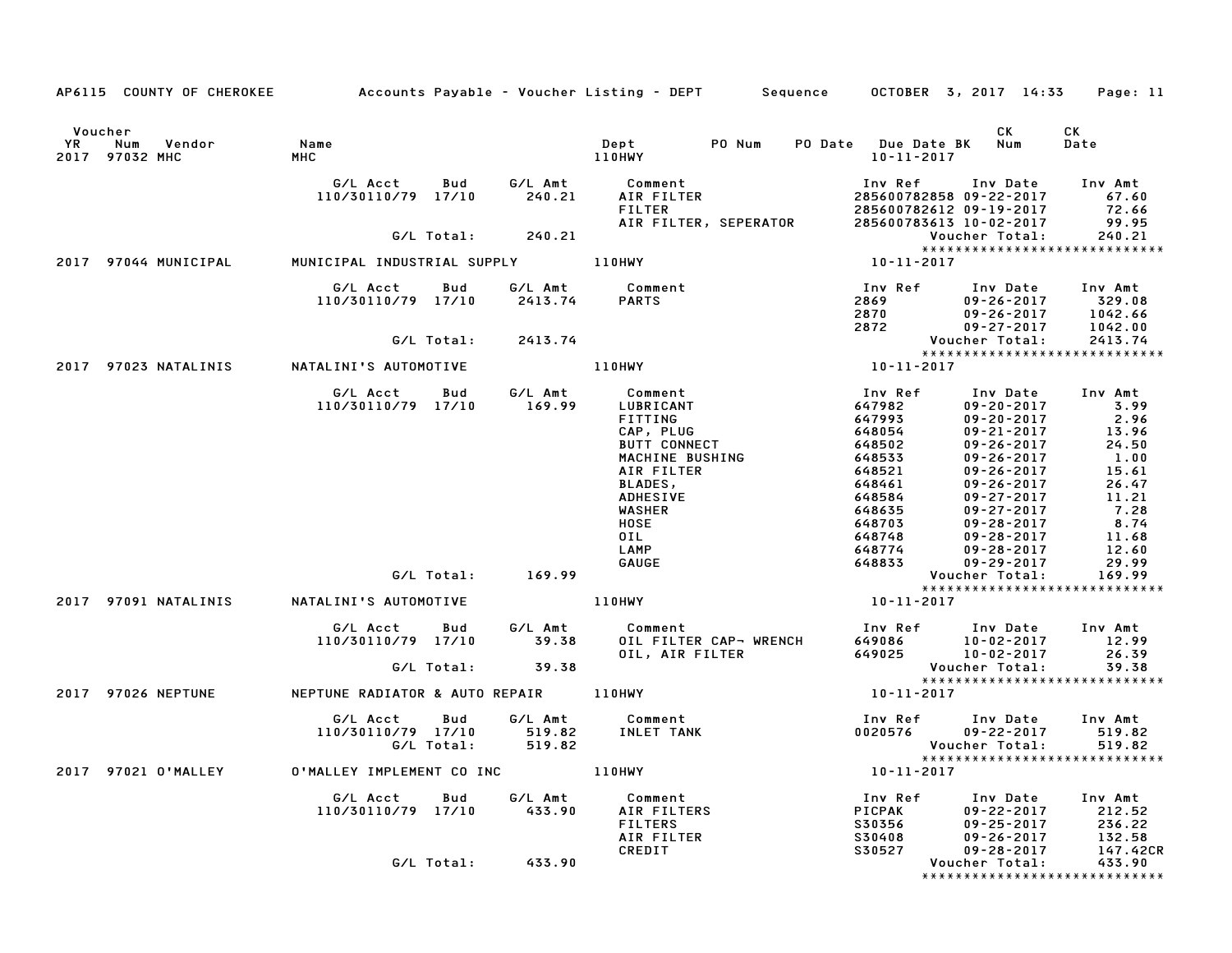|             | AP6115 COUNTY OF CHEROKEE                     | Accounts Payable – Voucher Listing – DEPT         Sequence |                   |                                 |                                                          |        |                                                                                                           | OCTOBER 3, 2017 14:33                                                                                                                                | Page: 12                                                                             |
|-------------|-----------------------------------------------|------------------------------------------------------------|-------------------|---------------------------------|----------------------------------------------------------|--------|-----------------------------------------------------------------------------------------------------------|------------------------------------------------------------------------------------------------------------------------------------------------------|--------------------------------------------------------------------------------------|
|             | Voucher                                       |                                                            |                   |                                 |                                                          |        |                                                                                                           | CK                                                                                                                                                   | СK                                                                                   |
| YR.<br>2017 | Num<br>Vendor<br>97043 POWERPLAN              | Name<br>POWERPLAN                                          |                   |                                 | Dept<br>110HWY                                           | PO Num | PO Date Due Date BK<br>$10 - 11 - 2017$                                                                   | Num                                                                                                                                                  | Date                                                                                 |
|             |                                               | G/L Acct<br>110/30110/79 17/10                             | Bud               | G/L Amt<br>7686.65              | Comment<br><b>CARBON GRBLADE</b><br>WINDOWPANE<br>CREDIT |        | Inv Ref<br>816057<br>816067                                                                               | Inv Date<br>$09 - 27 - 2017$<br>$09 - 27 - 2017$<br>$09 - 26 - 2017$                                                                                 | Inv Amt<br>8991.60<br>272.96<br>1577.91CR                                            |
|             |                                               |                                                            | G/L Total:        | 7686.65                         |                                                          |        |                                                                                                           | Voucher Total:                                                                                                                                       | 7686.65                                                                              |
|             |                                               |                                                            |                   |                                 |                                                          |        |                                                                                                           | ******************************                                                                                                                       |                                                                                      |
|             | 2017 97025 PRODUCTIVITY                       | PRODUCTIVITY PLUS ACCOUNT                                  |                   |                                 | 110HWY                                                   |        | 10-11-2017                                                                                                |                                                                                                                                                      |                                                                                      |
|             |                                               | G/L Acct<br>110/30110/79 17/10                             | Bud               | G/L Amt<br>604.52               | Comment<br><b>PARTS</b><br>6035181142905276              |        | Inv Ref                                                                                                   | Inv Date<br>$09 - 19 - 2017$                                                                                                                         | Inv Amt<br>604.52                                                                    |
|             |                                               |                                                            | G/L Total:        | 604.52                          |                                                          |        |                                                                                                           | Voucher Total:                                                                                                                                       | 604.52                                                                               |
|             |                                               |                                                            |                   |                                 |                                                          |        |                                                                                                           |                                                                                                                                                      | *****************************                                                        |
|             | 2017 97027 PURCELL                            | PURCELL TIRE & RUBBER COMPANY                              |                   |                                 | 110HWY                                                   |        | 10-11-2017                                                                                                |                                                                                                                                                      |                                                                                      |
|             |                                               | G/L Acct<br>110/30110/33 17/10                             | Bud<br>G/L Total: | G/L Amt<br>1451.50<br>1451.50   | Comment<br><b>TIRES</b>                                  |        | Inv Ref<br>2619864                                                                                        | Inv Date<br>$09 - 26 - 2017$<br>Voucher Total:                                                                                                       | Inv Amt<br>1451.50<br>1451.50                                                        |
|             | 2017 97046 SWI                                | SCOTWOOD INDUSTRIES                                        |                   |                                 | 110HWY                                                   |        | 10-11-2017                                                                                                | *****************************                                                                                                                        |                                                                                      |
|             |                                               |                                                            |                   |                                 |                                                          |        |                                                                                                           |                                                                                                                                                      |                                                                                      |
|             |                                               | G/L Acct<br>110/30110/79 17/10                             | Bud               | G/L Amt<br>17563.32             | Comment<br><b>DUST CONTROL</b>                           |        | Inv Ref<br>0423515-IN<br>4235160-IN<br>4235170-IN<br>4235180-IN<br>4235190-IN<br>0423808-IN<br>0423816-IN | Inv Date<br>$09 - 06 - 2017$<br>$09 - 06 - 2017$<br>$09 - 07 - 2017$<br>$09 - 07 - 2017$<br>$09 - 08 - 2017$<br>$09 - 13 - 2017$<br>$09 - 13 - 2017$ | Inv Amt<br>1450.80<br>1289.76<br>1289.76<br>1289.76<br>1289.76<br>5762.79<br>5190.69 |
|             |                                               |                                                            | G/L Total:        | 17563.32                        |                                                          |        |                                                                                                           | Voucher Total:                                                                                                                                       | 17563.32                                                                             |
|             |                                               |                                                            |                   |                                 |                                                          |        |                                                                                                           |                                                                                                                                                      | *****************************                                                        |
|             | 2017 97039 TEETER'S                           | TEETER'S ASPHALT & MATERIALS                               |                   |                                 | <b>110HWY</b>                                            |        | 10-11-2017                                                                                                |                                                                                                                                                      |                                                                                      |
|             |                                               | G/L Acct<br>110/30110/38 17/10                             | Bud<br>G/L Total: | G/L Amt<br>15849.45<br>15849.45 | Comment<br><b>ASPHALT</b>                                |        | Inv Ref<br>6933                                                                                           | Inv Date<br>$09 - 18 - 2017$<br>Voucher Total:                                                                                                       | Inv Amt<br>15849.45<br>15849.45                                                      |
|             | 2017 97045 TRUE VALUE COL TRUE VALUE COLUMBUS |                                                            |                   |                                 | 110HWY                                                   |        | 10-11-2017                                                                                                | *****************************                                                                                                                        |                                                                                      |
|             |                                               |                                                            |                   |                                 |                                                          |        |                                                                                                           |                                                                                                                                                      |                                                                                      |
|             |                                               | G/L Acct<br>110/30110/79 17/10                             | Bud<br>G/L Total: | G/L Amt<br>17.07<br>17.07       | Comment<br>MARKING PAINT                                 |        | Inv Ref<br>A325637                                                                                        | Inv Date<br>$09 - 28 - 2017$<br>Voucher Total:<br>******************************                                                                     | Inv Amt<br>17.07<br>17.07                                                            |
|             | 2017 97067 US CELLULAR                        | US CELLULAR                                                |                   |                                 | <b>110HWY</b>                                            |        | 10-11-2017                                                                                                |                                                                                                                                                      |                                                                                      |
|             |                                               | G/L Acct<br>110/30110/72 17/10                             | Bud<br>G/L Total: | G/L Amt<br>50.93<br>50.93       | Comment<br>CELL PHONE                                    |        | Inv Ref                                                                                                   | Inv Date<br>0211755363  09-20-2017<br>Voucher Total:                                                                                                 | Inv Amt<br>50.93<br>50.93<br>*****************************                           |
|             |                                               |                                                            |                   |                                 |                                                          |        | <b>DEPT</b>                                                                                               | Total:                                                                                                                                               | 64365.87                                                                             |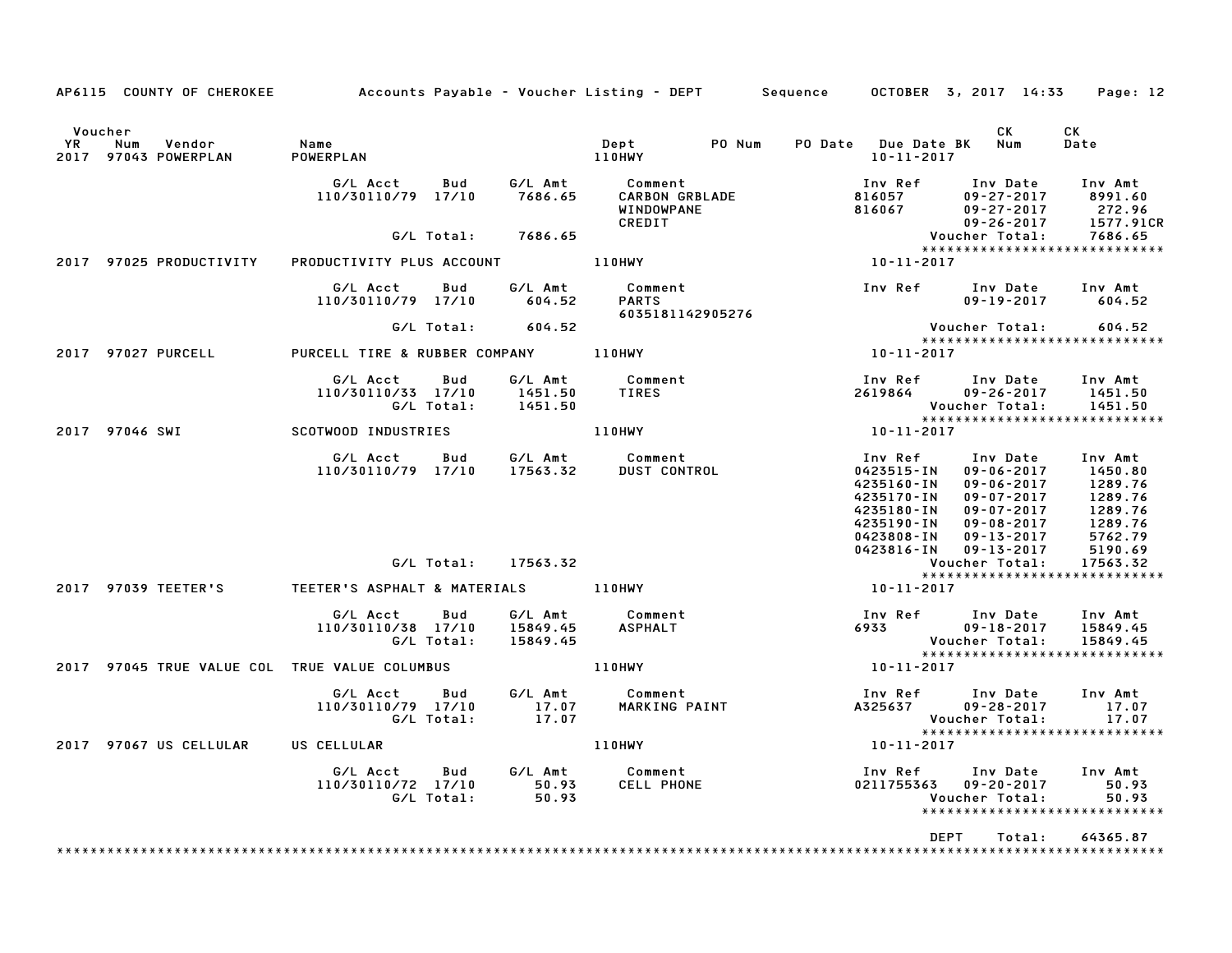| AP6115 COUNTY OF CHEROKEE                           |                                              |                   |                             | Accounts Payable – Voucher Listing – DEPT         Sequence |                                             | OCTOBER 3, 2017 14:33                                                     | Page: 13                    |
|-----------------------------------------------------|----------------------------------------------|-------------------|-----------------------------|------------------------------------------------------------|---------------------------------------------|---------------------------------------------------------------------------|-----------------------------|
| Voucher                                             |                                              |                   |                             |                                                            |                                             | CK.                                                                       | CK                          |
| YR<br>Num<br>Vendor<br><b>97063 COL TEL</b><br>2017 | Name<br>COLUMBUS TELEPHONE COMPANY           |                   |                             | Dept<br>PO Num<br><b>130NOXWEED</b>                        | PO Date Due Date BK Num<br>$10 - 11 - 2017$ |                                                                           | Date                        |
|                                                     | G/L Acct<br>130/30130/74 17/10               | Bud<br>G/L Total: | G/L Amt<br>109.85<br>109.85 | Comment<br><b>ACCT 2293</b>                                | Inv Ref                                     | Inv Date<br>10-01-2017<br>Voucher Total:<br>***************************** | Inv Amt<br>109.85<br>109.85 |
|                                                     |                                              |                   |                             |                                                            |                                             | DEPT<br>Total:                                                            | 109.85                      |
| 2017 97068 CARDMEMBER                               | CHASE CARD SERVICES                          |                   |                             | 140HEALTH                                                  | $10 - 11 - 2017$                            |                                                                           |                             |
|                                                     | G/L Acct<br>140/30140/93 17/10               | Bud               | G/L Amt<br>585.98           | Comment<br><b>HEALTH DEPT</b>                              |                                             | Inv Ref Inv Date                                                          | Inv Amt                     |
|                                                     | 140/30140/21 17/10                           |                   | 151.93                      | <b>NEWEGG</b><br><b>NEWEGG</b>                             |                                             | $09 - 18 - 2017$<br>09-18-2017                                            | 585.98<br>119.99            |
|                                                     |                                              | G/L Total:        | 737.91                      | <b>BLUEDOG INK</b>                                         |                                             | $09 - 16 - 2017$<br>Voucher Total:                                        | 31.94<br>737.91             |
| 2017 97083 COL TEL                                  | COLUMBUS TELEPHONE COMPANY 140HEALTH         |                   |                             |                                                            | 10-11-2017                                  | *****************************                                             |                             |
|                                                     | G/L Acct<br>140/30140/72 17/10               | Bud               | G/L Amt<br>531.21           | Comment<br><b>HEALTH DEPT</b>                              |                                             | Inv Ref Inv Date                                                          | Inv Amt                     |
|                                                     |                                              |                   |                             | <b>ACCT 2060</b><br>WIC PROGRAM                            |                                             | 10-01-2017                                                                | 437.62                      |
|                                                     |                                              | G/L Total:        | 531.21                      | ACCT 2311                                                  |                                             | 10-01-2017<br>Voucher Total:                                              | 93.59<br>531.21             |
| 2017 97082 COLUMBUS                                 | CITY OF COLUMBUS                             |                   |                             | <b>140HEALTH</b>                                           | 10-11-2017                                  | *****************************                                             |                             |
|                                                     | G/L Acct                                     | Bud               | G/L Amt                     | Comment                                                    |                                             | Inv Ref Inv Date                                                          | Inv Amt                     |
|                                                     | 140/30140/72 17/10                           |                   | 55.00                       | <b>HEALTH DEPT</b><br>ACCT 07-17240-00                     |                                             | $09 - 27 - 2017$                                                          | 55.00                       |
|                                                     |                                              | G/L Total:        | 55.00                       |                                                            |                                             | Voucher Total:<br>*****************************                           | 55.00                       |
| 2017 97084 COLUMBUS NEWS                            | COLUMBUS NEWS REPORT                         |                   |                             | 140HEALTH                                                  | 10-11-2017                                  |                                                                           |                             |
|                                                     | G/L Acct<br>140/30140/75 17/10               | Bud               | G/L Amt<br>30.00            | Comment<br><b>HEALTH DEPT</b>                              |                                             | Inv Ref Inv Date Inv Amt                                                  |                             |
|                                                     |                                              |                   |                             | ADVERTISING/DRIVE THRU FLU 940<br><b>SHOTS</b>             |                                             | $09 - 30 - 2017$                                                          | 30.00                       |
|                                                     |                                              | G/L Total:        | 30.00                       |                                                            |                                             | Voucher Total:<br>*****************************                           | 30.00                       |
| 2017 97069 COMM HEALTH                              | COMMUNITY HEALTH CENTER OF SEK INC 140HEALTH |                   |                             |                                                            | 10-11-2017                                  |                                                                           |                             |
|                                                     | G/L Acct<br>140/30140/43 17/10               | Bud               | G/L Amt<br>11200.00         | Comment<br><b>HEALTH DEPT</b>                              |                                             | Inv Ref Inv Date                                                          | Inv Amt                     |
|                                                     |                                              | G/L Total:        | 11200.00                    | 700 DOSES INFLUENZA VACCINE 374                            |                                             | 09-21-2017<br>Voucher Total:                                              | 11200.00<br>11200.00        |
| 2017 97070 ELLIOTT, B                               | <b>BETHA K ELLIOTT</b>                       |                   |                             | 140HEALTH                                                  | 10-11-2017                                  | *****************************                                             |                             |
|                                                     | G/L Acct<br>140/30140/73 17/10               | Bud<br>G/L Total: | G/L Amt<br>147.66<br>147.66 | Comment<br>MILEAGE 9/16/17 - 9/29/17                       | Inv Ref                                     | Inv Date<br>$09 - 29 - 2017$<br>Voucher Total:                            | Inv Amt<br>147.66<br>147.66 |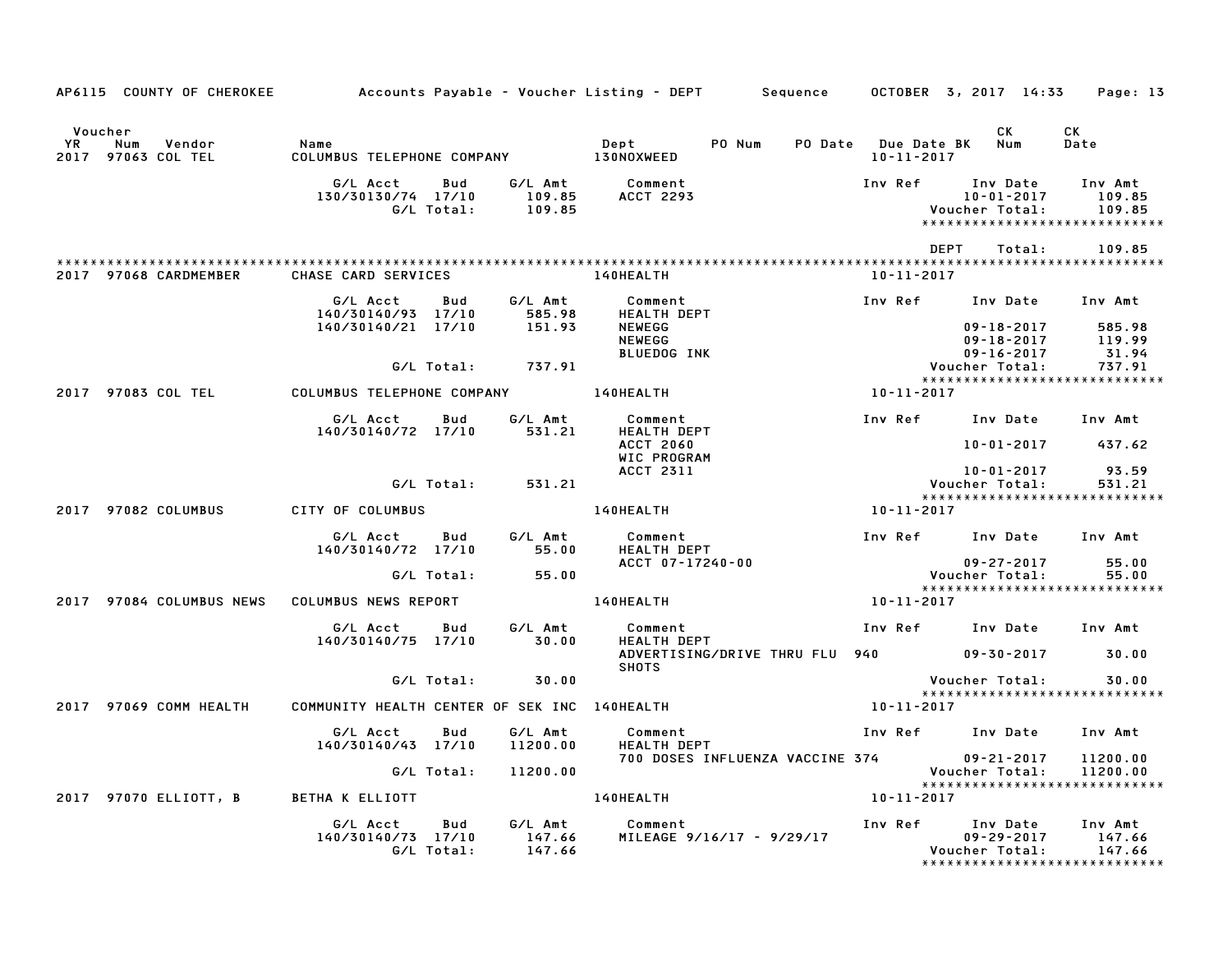|               | AP6115 COUNTY OF CHEROKEE                     | Accounts Payable – Voucher Listing – DEPT         Sequence |                   |                                 |                                            |        |                  | OCTOBER 3, 2017 14:33 |                              | Page: 14                                                          |
|---------------|-----------------------------------------------|------------------------------------------------------------|-------------------|---------------------------------|--------------------------------------------|--------|------------------|-----------------------|------------------------------|-------------------------------------------------------------------|
|               |                                               |                                                            |                   |                                 |                                            |        |                  |                       |                              |                                                                   |
| Voucher<br>YR | Num<br>Vendor<br>2017 97071 EMPIRE            | Name<br>EMPIRE DISTRICT ELECTRIC COMPANY                   |                   |                                 | Dept<br>140HEALTH                          | PO Num | $10 - 11 - 2017$ | PO Date Due Date BK   | CK<br>Num                    | CK<br>Date                                                        |
|               |                                               | G/L Acct<br>140/30140/72 17/10                             | Bud               | G/L Amt<br>808.77               | Comment<br><b>HEALTH DEPT</b>              |        | Inv Ref          |                       | Inv Date                     | Inv Amt                                                           |
|               |                                               |                                                            | G/L Total:        | 808.77                          | ACCT 616527-32-1                           |        |                  | Voucher Total:        | $09 - 18 - 2017$             | 808.77<br>808.77                                                  |
|               | 2017 97072 EVANS                              | EVAN'S HEALTH MART DRUG                                    |                   |                                 | 140HEALTH                                  |        | 10-11-2017       |                       |                              | *****************************                                     |
|               |                                               | G/L Acct<br>140/30140/43 17/10                             | Bud<br>G/L Total: | G/L Amt<br>125.00<br>125.00     | Comment<br>INJECTIBLE EPINEPHRINE          |        | Inv Ref          | Voucher Total:        | Inv Date<br>$09 - 19 - 2017$ | Inv Amt<br>125.00<br>125.00                                       |
|               | 2017 97073 HEMOCUE                            | HEMOCUE INC                                                |                   |                                 | 140HEALTH                                  |        | 10-11-2017       |                       |                              | ******************************                                    |
|               |                                               | G/L Acct<br>140/30140/43 17/10                             | Bud               | G/L Amt<br>539.00               | Comment<br><b>HEALTH DEPT</b>              |        | Inv Ref          |                       | Inv Date                     | Inv Amt                                                           |
|               |                                               |                                                            | G/L Total:        | 539.00                          | <b>MICROCUVETTES</b>                       |        | 3052748          | Voucher Total:        | $09 - 20 - 2017$             | 539.00<br>539.00                                                  |
|               | 2017 97085 KS GAS                             | KANSAS GAS SERVICE                                         |                   |                                 | 140HEALTH                                  |        | 10-11-2017       |                       |                              | *****************************                                     |
|               |                                               | G/L Acct<br>140/30140/72 17/10                             | Bud               | G/L Amt<br>72.45                | Comment<br><b>HEALTH DEPT</b>              |        |                  | Inv Ref Inv Date      |                              | Inv Amt                                                           |
|               |                                               |                                                            | G/L Total:        | 72.45                           | ACCT 510080477 1188672 27                  |        |                  | Voucher Total:        | $09 - 26 - 2017$             | 72.45<br>72.45                                                    |
|               | 2017 97074 QUALITY PEST                       | QUALITY PEST CONTROL INC                                   |                   |                                 | <b>140HEALTH</b>                           |        | 10-11-2017       |                       |                              | ******************************                                    |
|               |                                               | G/L Acct<br>140/30140/76 17/10                             | Bud               | G/L Amt<br>50.00                | Comment<br>HEALTH DEPT                     |        | Inv Ref          |                       | Inv Date                     | Inv Amt                                                           |
|               |                                               |                                                            | G/L Total:        | 50.00                           | MONTHLY SPRAY                              |        | 100260           | Voucher Total:        | $09 - 02 - 2017$             | 50.00<br>50.00<br>*****************************                   |
|               |                                               |                                                            |                   |                                 |                                            |        |                  | DEPT                  | Total:                       | 14297.00                                                          |
|               |                                               |                                                            |                   |                                 |                                            |        |                  |                       |                              |                                                                   |
|               | 2017 97052 GALENA SENTINEL THE SENTINEL-TIMES |                                                            |                   |                                 | 160ELECT                                   |        | 10-11-2017       |                       |                              |                                                                   |
|               |                                               | G/L Acct<br>160/30160/78 17/10                             | Bud<br>G/L Total: | G/L Amt<br>46.00<br>46.00       | Comment<br>LEGAL NOTICE/CLOSE REGIST. 2234 |        | Inv Ref          | Voucher Total:        | Inv Date<br>$09 - 20 - 2017$ | Inv Amt<br>46.00<br>46.00<br>*****************************        |
|               |                                               |                                                            |                   |                                 |                                            |        |                  | <b>DEPT</b>           | Total:                       | 46.00                                                             |
|               | 2017 96986 AMBULANCE #1                       | CHEROKEE COUNTY AMBULANCE-DIST #1 220AMBULANCE             |                   |                                 |                                            |        | 10-11-2017       |                       |                              |                                                                   |
|               |                                               | G/L Acct<br>220/30220/89 17/10                             | Bud<br>G/L Total: | G/L Amt<br>16877.33<br>16877.33 | Comment<br>MONTHLY SUBSIDY                 |        | Inv Ref          | Voucher Total:        | Inv Date<br>$10 - 01 - 2017$ | Inv Amt<br>16877.33<br>16877.33<br>****************************** |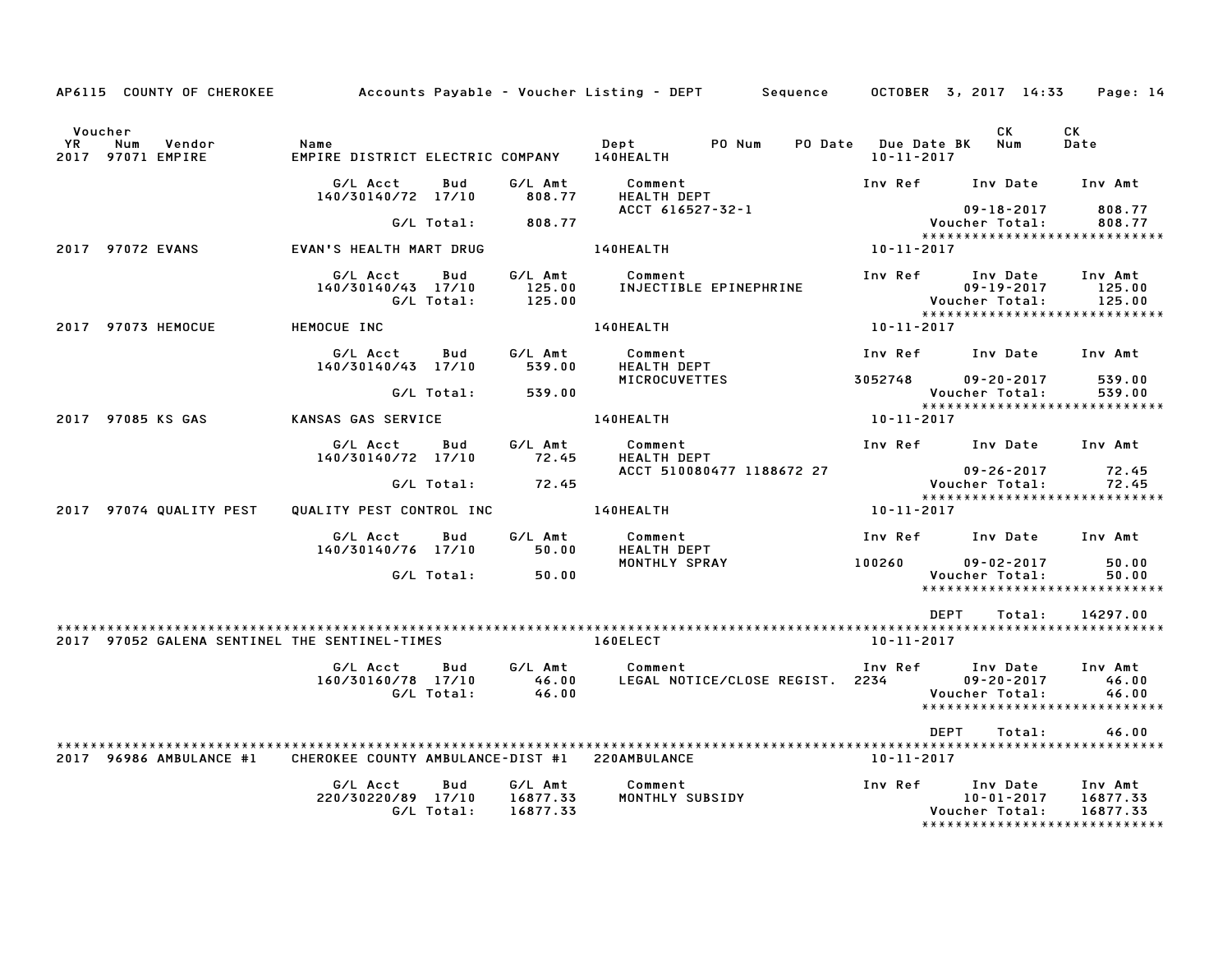|                 |           | AP6115 COUNTY OF CHEROKEE              | Accounts Payable – Voucher Listing – DEPT         Sequence      |                   |                                 |                                                          |        |         |                                        | OCTOBER 3, 2017 14:33                                | Page: 15                                                         |
|-----------------|-----------|----------------------------------------|-----------------------------------------------------------------|-------------------|---------------------------------|----------------------------------------------------------|--------|---------|----------------------------------------|------------------------------------------------------|------------------------------------------------------------------|
| Voucher<br>YR.  | Num       | Vendor<br>2017 96987 AMBULANCE #2      | Name<br>CHEROKEE COUNTY AMBULANCE-DIST #2 220AMBULANCE          |                   |                                 | Dept                                                     | PO Num | PO Date | <b>Due Date BK</b><br>$10 - 11 - 2017$ | СK<br>Num                                            | CК<br>Date                                                       |
|                 |           |                                        | G/L Acct<br>220/30220/89 17/10                                  | Bud<br>G/L Total: | G/L Amt<br>16877.33<br>16877.33 | Comment<br>MONTHLY SUBSIDY                               |        |         | Inv Ref                                | Inv Date<br>$10 - 01 - 2017$<br>Voucher Total:       | Inv Amt<br>16877.33<br>16877.33<br>***************************** |
| 2017            |           | 96988 AMBULANCE #3                     | CHEROKEE COUNTY AMBULANCE-DIST #3                               |                   |                                 | 220AMBULANCE                                             |        |         | 10-11-2017                             |                                                      |                                                                  |
|                 |           |                                        | G/L Acct<br>220/30220/89 17/10                                  | Bud<br>G/L Total: | G/L Amt<br>16877.33<br>16877.33 | Comment<br>MONTHLY SUBSIDY                               |        |         | Inv Ref                                | Inv Date<br>10-01-2017<br>Voucher Total:             | Inv Amt<br>16877.33<br>16877.33<br>***************************** |
|                 |           | 2017 97094 CENTURYLINK2961 CENTURYLINK |                                                                 |                   |                                 | 224911                                                   |        |         | $10 - 11 - 2017$                       | <b>DEPT</b><br>Total:                                | 50631.99                                                         |
|                 |           |                                        | G/L Acct<br>224/31224/01                                        | Bud<br>G/L Total: | G/L Amt<br>1172.96<br>1172.96   | Comment<br>ACCT 313409961                                |        |         | Inv Ref                                | Inv Date<br>$09 - 25 - 2017$<br>Voucher Total:       | Inv Amt<br>1172.96<br>1172.96<br>*****************************   |
| 2017            |           | 97095 CENTURYLINK4786 CENTURYLINK      |                                                                 |                   |                                 | 224911                                                   |        |         | 10-11-2017                             |                                                      |                                                                  |
|                 |           |                                        | G/L Acct<br>224/31224/01                                        | Bud<br>G/L Total: | G/L Amt<br>1063.96<br>1063.96   | Comment<br><b>CUSTOMER 2C257200</b>                      |        |         | Inv Ref                                | Inv Date<br>90000717044 09-26-2017<br>Voucher Total: | Inv Amt<br>1063.96<br>1063.96<br>*****************************   |
| 2017            |           |                                        | 97090 CRAW KAN TELEPH CRAW-KAN TELEPHONE COOPERATIVE INC 224911 |                   |                                 |                                                          |        |         | 10-11-2017                             |                                                      |                                                                  |
|                 |           |                                        | G/L Acct<br>224/31224/01                                        | Bud               | G/L Amt<br>148.00               | Comment<br>ACCESS SERVICE<br>1818SZ10901.016             |        |         | Inv Ref                                | Inv Date<br>$10 - 01 - 2017$                         | Inv Amt<br>148.00                                                |
|                 |           |                                        |                                                                 | G/L Total:        | 148.00                          |                                                          |        |         |                                        | Voucher Total:                                       | 148.00<br>*****************************                          |
| 2017 97053 ESRI |           |                                        | ENVIRONMENTAL SYSTEMS RESEARCH INST 224911                      |                   |                                 |                                                          |        |         | 10-11-2017                             |                                                      |                                                                  |
|                 |           |                                        | G/L Acct<br>224/31224/01                                        | Bud               | G/L Amt<br>2300.00              | Comment<br>PRIMARY MAINTENANCE<br><b>CUSOTMER 341347</b> |        |         | Inv Ref<br>25812540                    | Inv Date<br>$10 - 02 - 2017$                         | Inv Amt<br>2300.00                                               |
|                 |           |                                        |                                                                 | G/L Total:        | 2300.00                         |                                                          |        |         |                                        | Voucher Total:                                       | 2300.00<br>*****************************                         |
| 2017            | 97015 TBS |                                        | TBS ELECTRONICS, INC                                            |                   |                                 | 224911                                                   |        |         | 10-11-2017                             |                                                      |                                                                  |
|                 |           |                                        | G/L Acct<br>224/31224/01                                        | Bud<br>G/L Total: | G/L Amt<br>1922.00<br>1922.00   | Comment<br>HEADSET CONTROL                               |        |         | Inv Ref<br>182961                      | Inv Date<br>$09 - 15 - 2017$<br>Voucher Total:       | Inv Amt<br>1922.00<br>1922.00                                    |
|                 |           | 2017 97014 VERIZON                     | <b>VERIZON WIRELESS</b>                                         |                   |                                 | 224911                                                   |        |         | $10 - 11 - 2017$                       |                                                      | *****************************                                    |
|                 |           |                                        | G/L Acct<br>224/31224/01                                        | Bud<br>G/L Total: | G/L Amt<br>800.20<br>800.20     | Comment<br>ACCT 986487568-00001                          |        |         | Inv Ref<br>9792997613                  | Inv Date<br>$09 - 18 - 2017$<br>Voucher Total:       | Inv Amt<br>800.20<br>800.20<br>*****************************     |
|                 |           |                                        |                                                                 |                   |                                 |                                                          |        |         |                                        | <b>DEPT</b><br>Total:                                | 7407.12                                                          |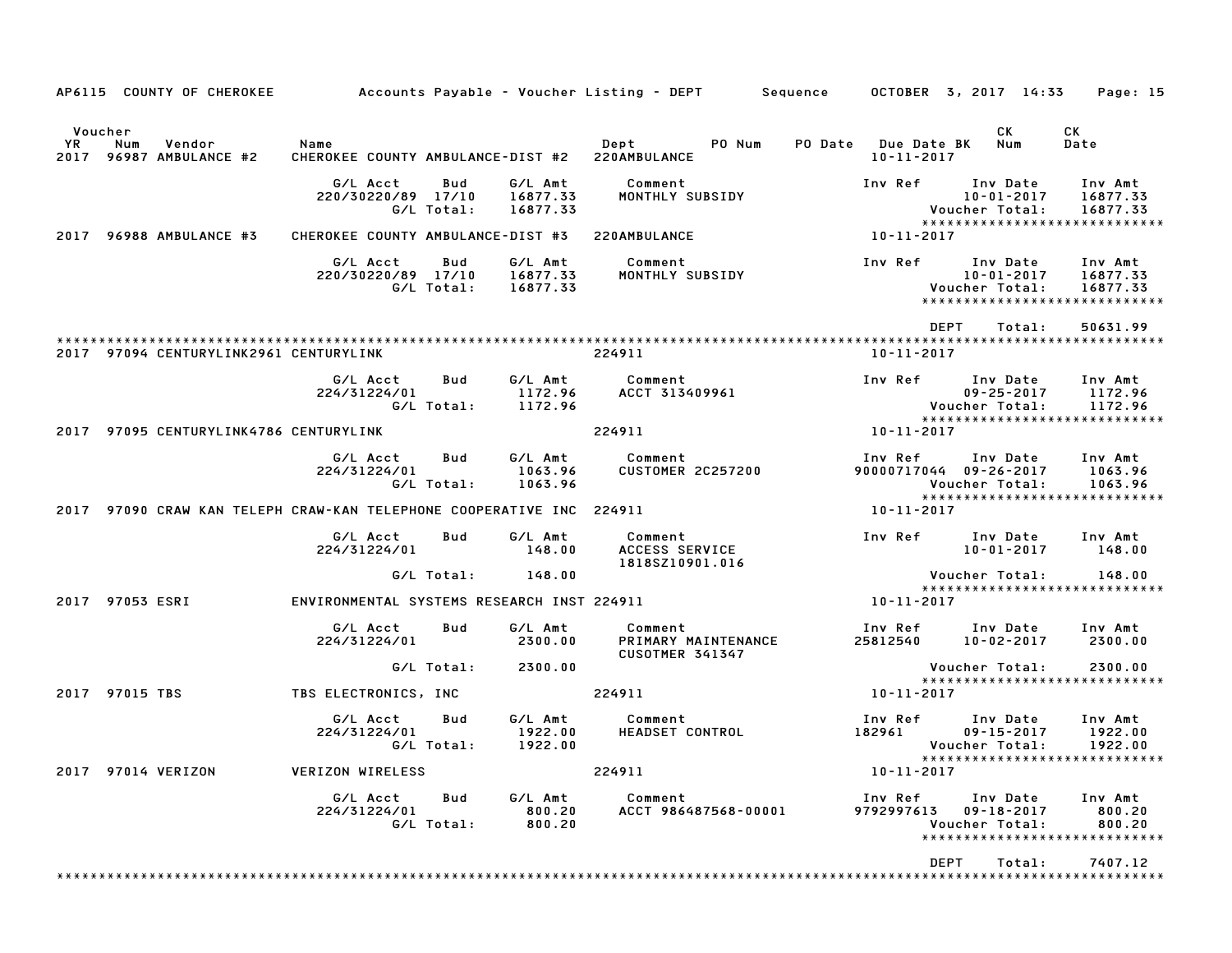|         |     | AP6115 COUNTY OF CHEROKEE              | Accounts Payable – Voucher Listing – DEPT        Sequence      OCTOBER  3, 2017  14:33     Page: 16 |                   |                           |                                                |                           |                                                                                                |                                                                                                        |                                                    |                                            |
|---------|-----|----------------------------------------|-----------------------------------------------------------------------------------------------------|-------------------|---------------------------|------------------------------------------------|---------------------------|------------------------------------------------------------------------------------------------|--------------------------------------------------------------------------------------------------------|----------------------------------------------------|--------------------------------------------|
| Voucher |     |                                        |                                                                                                     |                   |                           |                                                |                           |                                                                                                | CК                                                                                                     | CK                                                 |                                            |
| YR      | Num | Vendor                                 | Name<br>2017 96989 KS DEPT OF CONT KS EMPLOYMENT SECURITY FUND 260BENEFITS                          |                   |                           | Dept PO Num                                    |                           | PO Date Due Date BK<br>10-11-2017                                                              | Num                                                                                                    | Date                                               |                                            |
|         |     |                                        | G/L Acct<br>260/30260/05 17/10                                                                      | Bud               | G/L Amt<br>350.82         | Comment<br>CHEROKEE COUNTY<br>ACCT 177414      | 3RD QUARTER/WAGE REPORT   | Inv Ref                                                                                        | Inv Date<br>$10 - 01 - 2017$                                                                           | Inv Amt                                            | 350.82                                     |
|         |     |                                        |                                                                                                     | G/L Total:        | 350.82                    |                                                |                           |                                                                                                | Voucher Total:                                                                                         | *****************************                      | 350.82                                     |
|         |     | 2017 97093 CENTURYLINK1319 CENTURYLINK |                                                                                                     |                   |                           | 300ELDERLY                                     |                           | DEPT<br>10-11-2017                                                                             | Total:                                                                                                 |                                                    | 350.82                                     |
|         |     |                                        | G/L Acct<br>300/30300/74 17/10                                                                      | Bud<br>G/L Total: | G/L Amt<br>3.48<br>3.48   | Comment<br>ACCT 320494722                      |                           | Inv Ref Inv Date                                                                               | 09-24-2017<br>Voucher Total:                                                                           | Inv Amt<br>*****************************           | 3.48<br>3.48                               |
|         |     | 2017 97056 COLUMBUS                    | CITY OF COLUMBUS                                                                                    |                   |                           | <b>300ELDERLY</b>                              |                           | 10-11-2017                                                                                     |                                                                                                        |                                                    |                                            |
|         |     |                                        | G/L Acct<br>300/30300/72 17/10                                                                      | Bud<br>G/L Total: | G/L Amt<br>54.56<br>54.56 | Comment<br>ACCT 07-48820-01                    |                           | Inv Ref Inv Date                                                                               | $09 - 27 - 2017$<br>Voucher Total:                                                                     | Inv Amt<br>*****************************           | 54.56<br>54.56                             |
|         |     | 2017 97016 EMPIRE                      | EMPIRE DISTRICT ELECTRIC COMPANY                                                                    |                   |                           | <b>300ELDERLY</b>                              |                           | 10-11-2017                                                                                     |                                                                                                        |                                                    |                                            |
|         |     |                                        | G/L Acct<br>300/30300/72 17/10                                                                      | Bud               | G/L Amt<br>307.63         | Comment<br>ACCT 828267-31-0                    | 124991-59-7               | Inv Ref Inv Date                                                                               | $09 - 20 - 2017$<br>09-21-2017                                                                         | Inv Amt<br>237.86                                  | 69.77                                      |
|         |     |                                        |                                                                                                     | G/L Total:        | 307.63                    |                                                |                           |                                                                                                | Voucher Total:                                                                                         | *****************************                      | 307.63                                     |
|         |     | 2017 97054 GALENA                      | CITY OF GALENA                                                                                      |                   |                           | <b>300ELDERLY</b>                              |                           | 10-11-2017                                                                                     |                                                                                                        |                                                    |                                            |
|         |     |                                        | G/L Acct<br>300/30300/72 17/10                                                                      | Bud               | G/L Amt<br>90.18          | Comment<br><b>ACCT 10006000</b><br>720 WALL ST |                           | Inv Ref                                                                                        | Inv Date<br>$09 - 12 - 2017$                                                                           | Inv Amt                                            | 90.18                                      |
|         |     |                                        |                                                                                                     | G/L Total:        | 90.18                     |                                                |                           |                                                                                                | Voucher Total:                                                                                         | *****************************                      | 90.18                                      |
|         |     | 2017 97055 KS GAS                      | KANSAS GAS SERVICE                                                                                  |                   |                           | <b>300ELDERLY</b>                              |                           | 10-11-2017                                                                                     |                                                                                                        |                                                    |                                            |
|         |     |                                        | G/L Acct Bud<br>300/30300/72 17/10                                                                  | G/L Total:        | 32.13<br>32.13            | G/L Amt Comment                                | ACCT 512076592 1191351 09 | Inv Ref Inv Date                                                                               | $09 - 26 - 2017$<br>Voucher Total:                                                                     | Inv Amt<br>32.13<br>****************************** | 32.13                                      |
|         |     |                                        |                                                                                                     |                   |                           |                                                |                           | <b>DEPT</b>                                                                                    | Total:                                                                                                 |                                                    | 487.98                                     |
| 2017    |     | 97050 EMPIRE                           | EMPIRE DISTRICT ELECTRIC COMPANY                                                                    |                   |                           | 330SEWER                                       |                           | 10-11-2017                                                                                     |                                                                                                        |                                                    |                                            |
|         |     |                                        | G/L Acct<br>330/30330/72 17/10                                                                      | Bud               | G/L Amt<br>835.66         | Comment<br><b>ELECTRIC</b>                     |                           | Inv Ref<br>535793-78-0<br>059522-21-9<br>487490-67-4<br>$547731 - 85 - 1$<br>$866807 - 56 - 3$ | Inv Date<br>$09 - 27 - 2017$<br>09-27-2017<br>$09 - 27 - 2017$<br>$09 - 27 - 2017$<br>$09 - 29 - 2017$ | Inv Amt                                            | 34.60<br>96.78<br>79.64<br>512.33<br>89.95 |
|         |     |                                        |                                                                                                     | G/L Total:        | 835.66                    |                                                |                           | 369339-68-4                                                                                    | $09 - 28 - 2017$<br>Voucher Total:                                                                     | *****************************                      | 22.36<br>835.66                            |